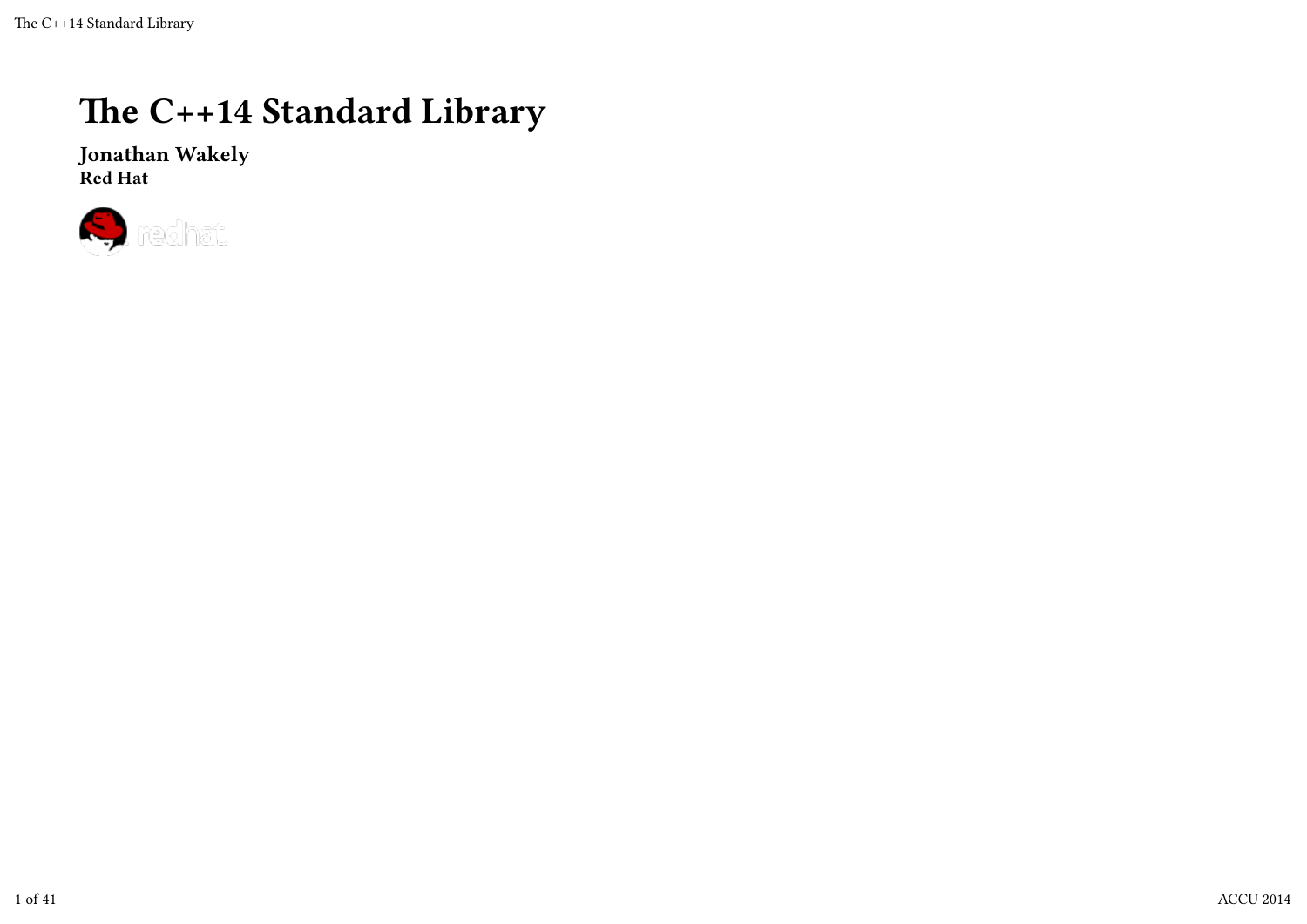## **Overview**

| 20. General Utilities (+10) | 25. Algorithms $(+1 / -1)$                         |
|-----------------------------|----------------------------------------------------|
| 21. Strings $(+1)$          | 26. Numerics $(+1)$                                |
| 22. Localization $(+1)$     | 27. Input/output $(+1/-1)$                         |
| 23. Containers $(+1)$       | 30. Thread support $(+1)$                          |
| 24. Iterators $(+1)$        | $C++11$ FDIS was N3290, the $C++14$ draft is N3936 |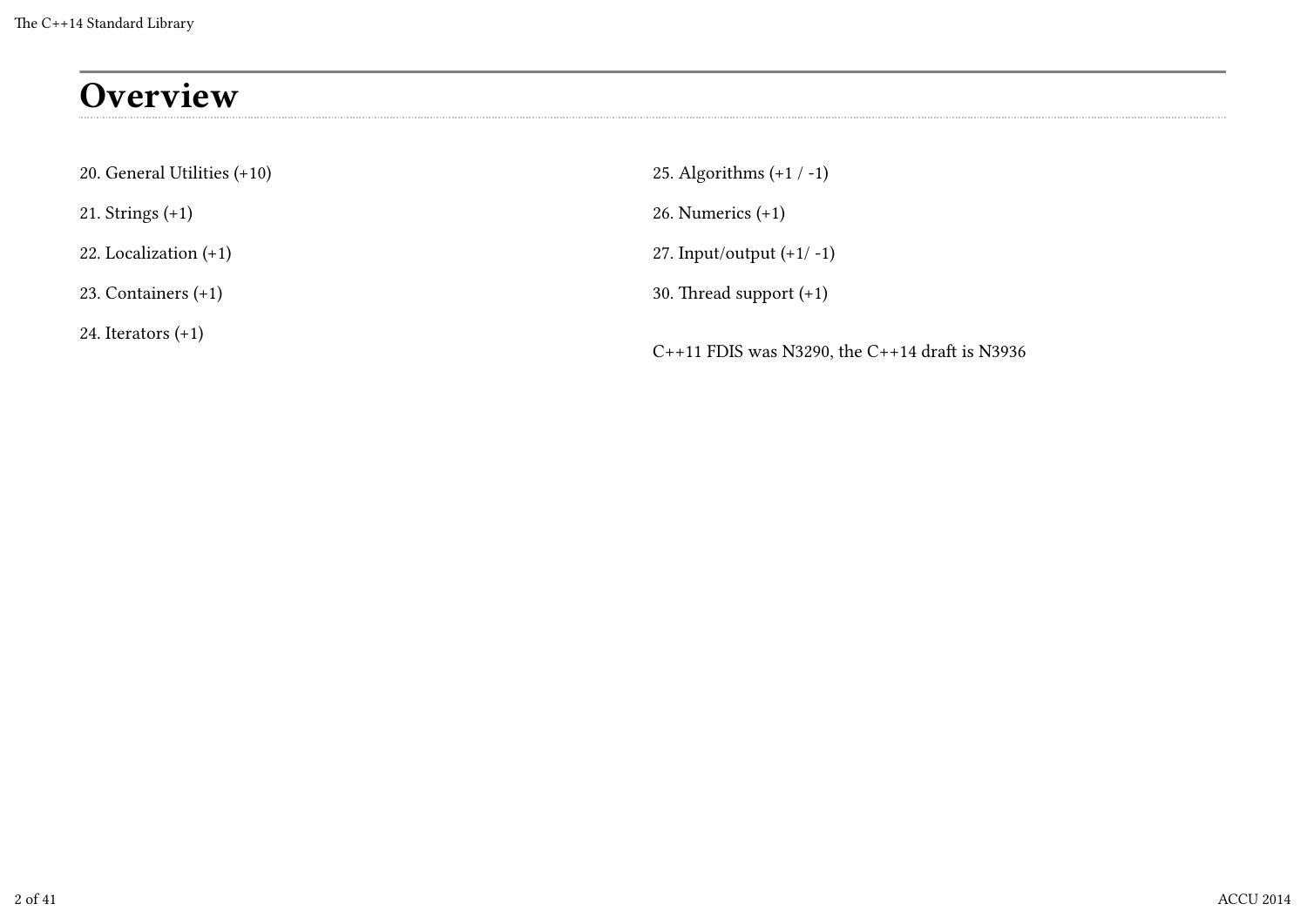## General Utilities

exchange<>() get<>() tuple elements by type integer\_sequence<> allocator<>::propagate\_on\_container\_move\_assignment make\_unique<>() Improved integral\_constant<> SFINAE-friendly result\_of<> Transformation Traits aliases Suffixes for duration <> literals

greater<>, less<> etc.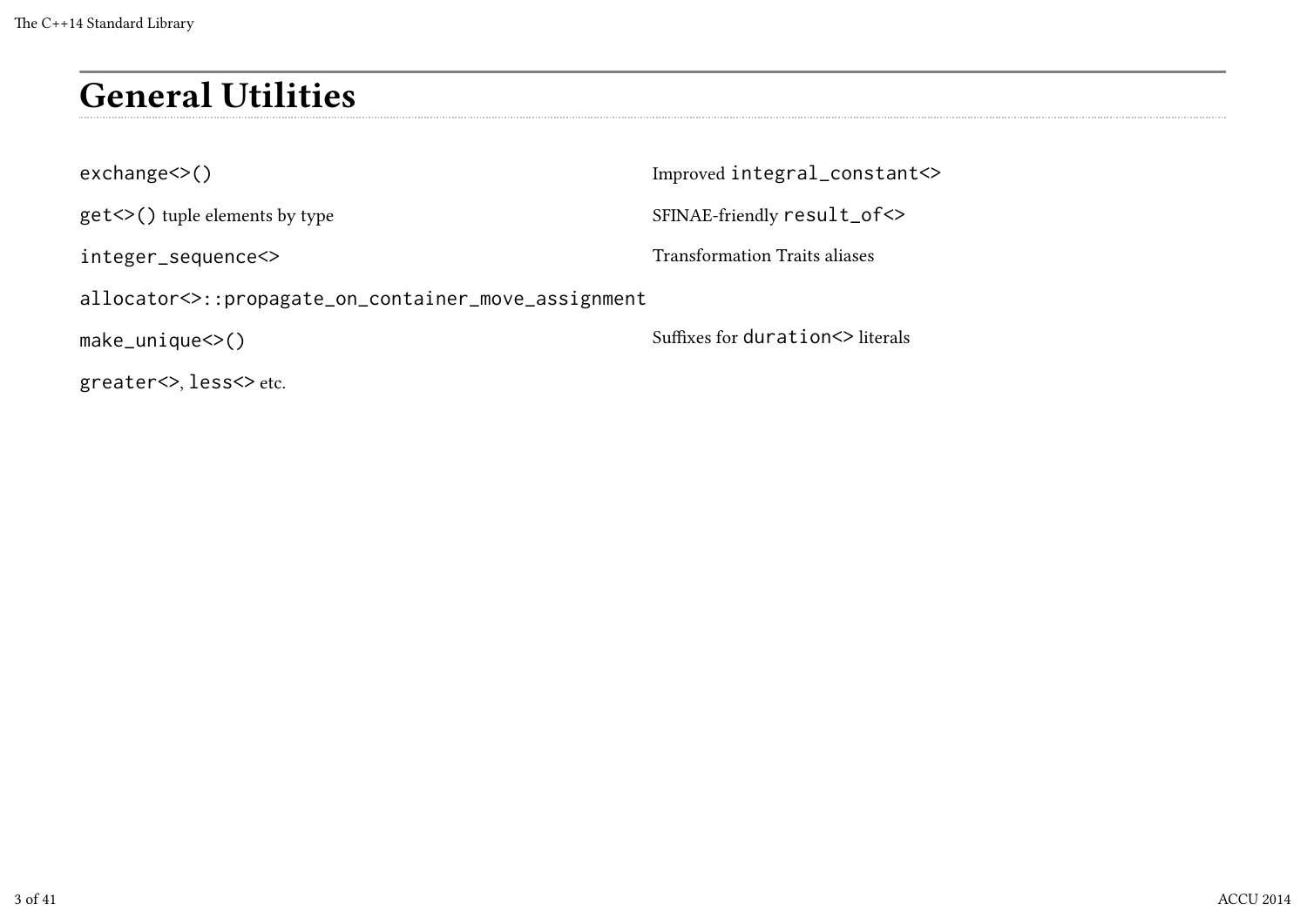## General Utilities: exchange

The non-atomic equivalent of atomic\_exchange

Assigns a new value to an object and returns the old value

Example:

```
void Thing::stuff()
{
   if ( !std::exchange(m_initialized, true) )
     do_initialization();
   // do other stuff
}
```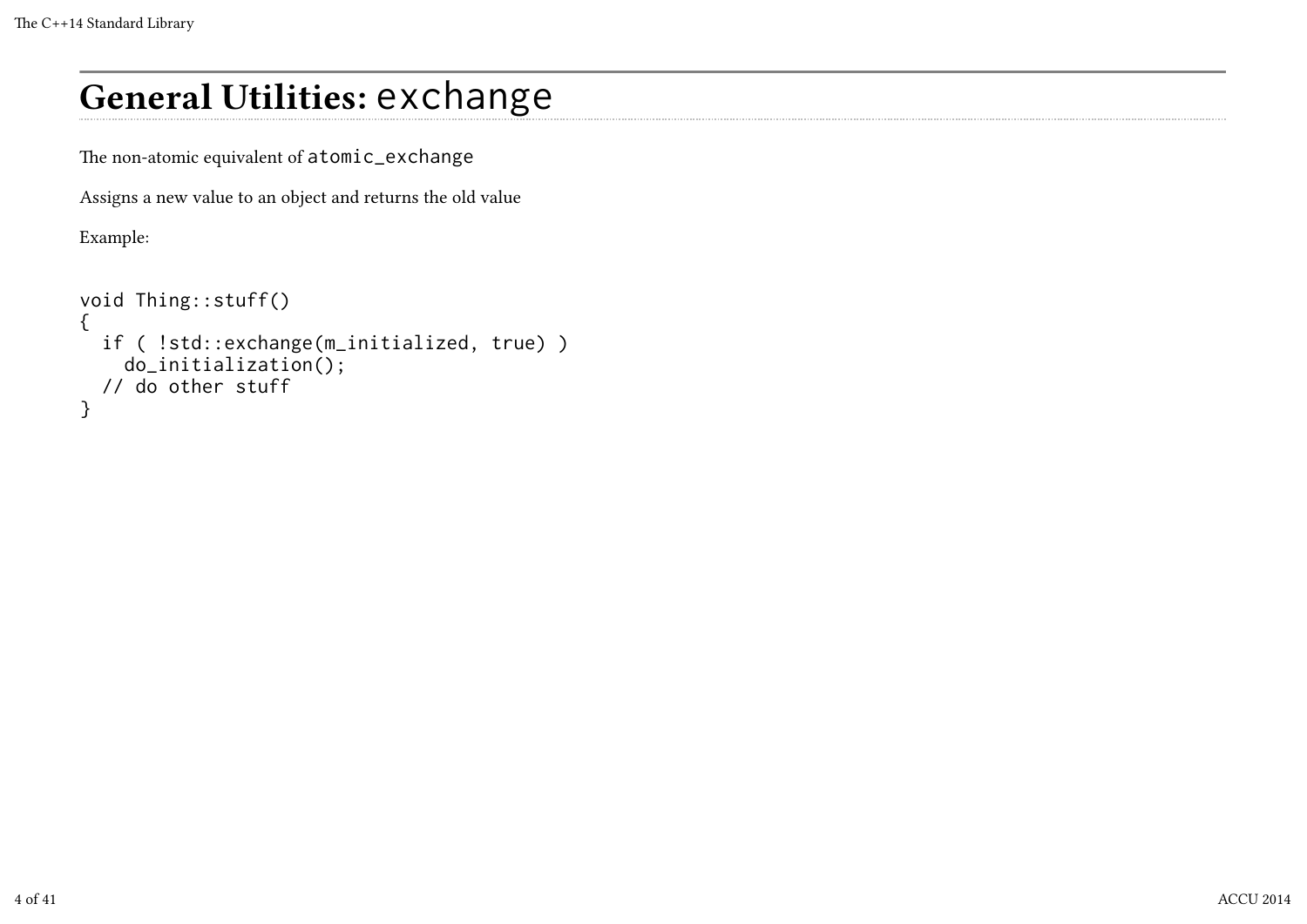## General Utilities: exchange

The non-atomic equivalent of atomic\_exchange

Assigns a new value to an object and returns the old value

Another example:

```
void unique_ptr<T>::reset(pointer new_ptr)
{
   if ( auto old_ptr = std::exchange(m_ptr, new_ptr) )
     m_deleter(old_ptr);
}
```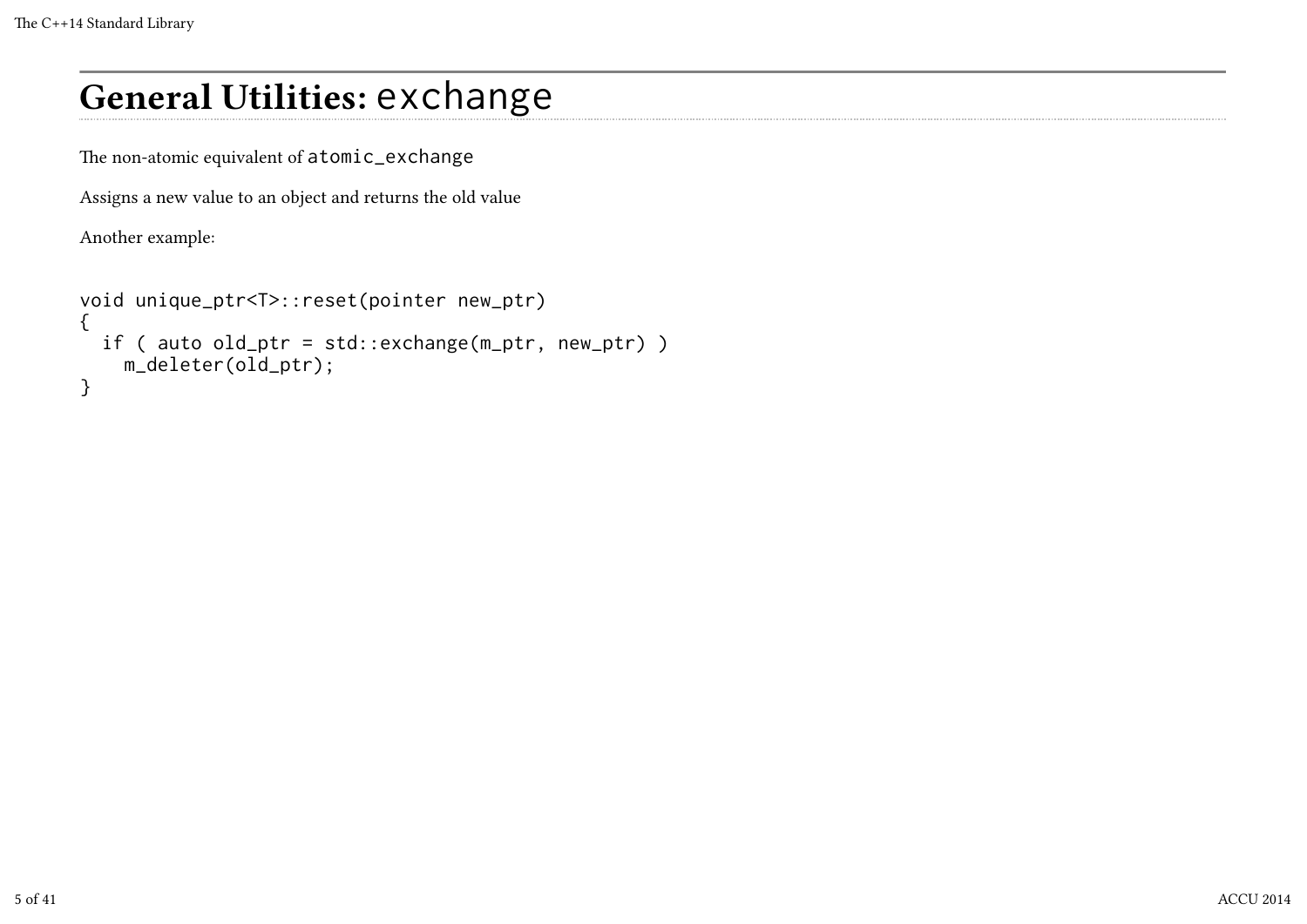## General Utilities: exchange

template <class T, class U = T> T exchange(T& obj, U&& new\_val);

Effects: Equivalent to:

 $T old_val = std::move(obj);$  obj = std::forward<U>(new\_val); return old\_val;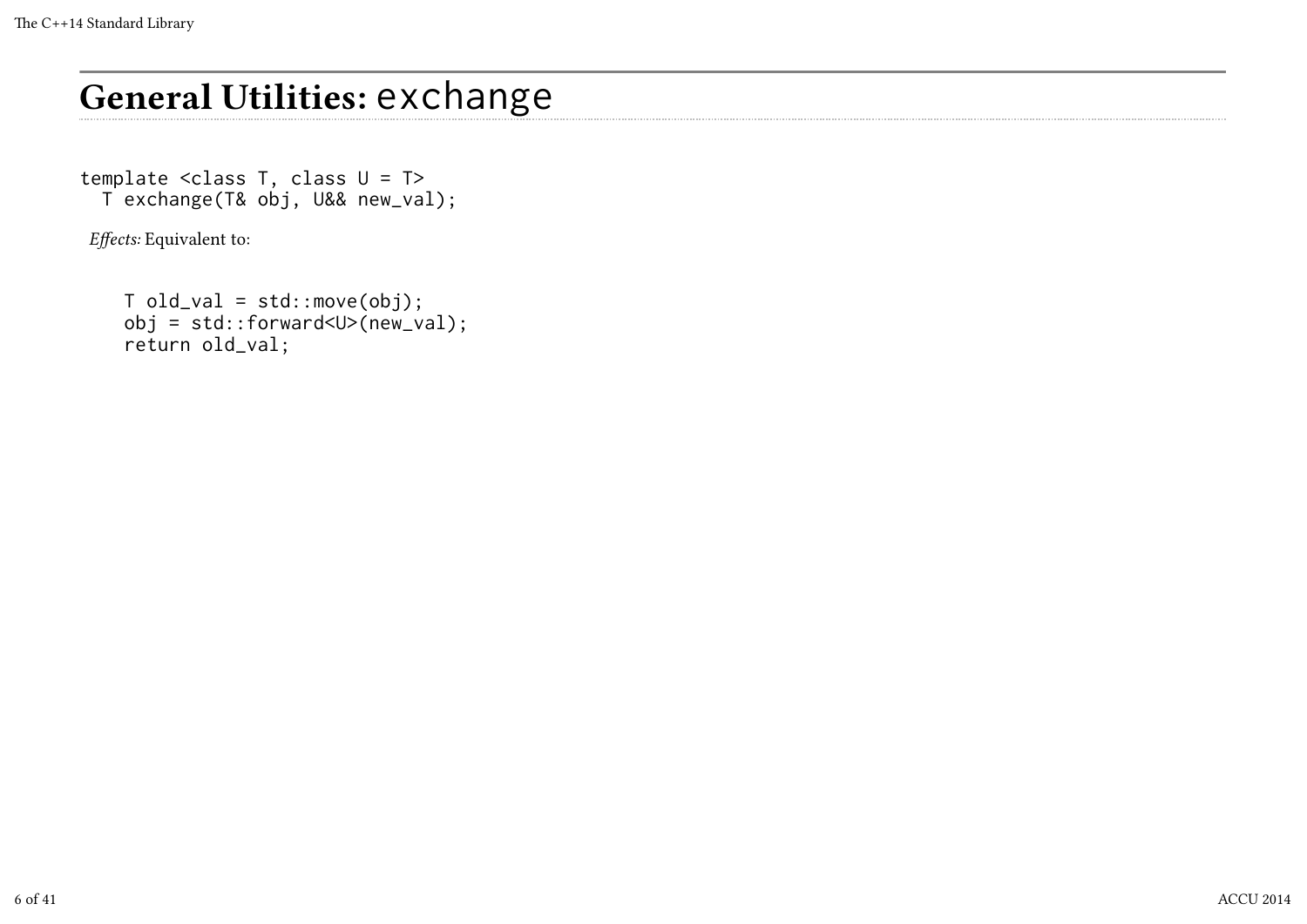## General Utilities: get

 $C++11$  provides the  $get< N>($ ) function for retrieving a tuple element by its index in the tuple

C++14 adds new overloads to retrieve an element by type:

```
tuple<int, double, string> t{1, 2.0, "three" };
```
auto&  $d = std::get < double>(t);$ 

assert(  $\&d == \&std::get<1>(t) )$ ;

The tuple must have exactly one element of that type

Overloaded for pair too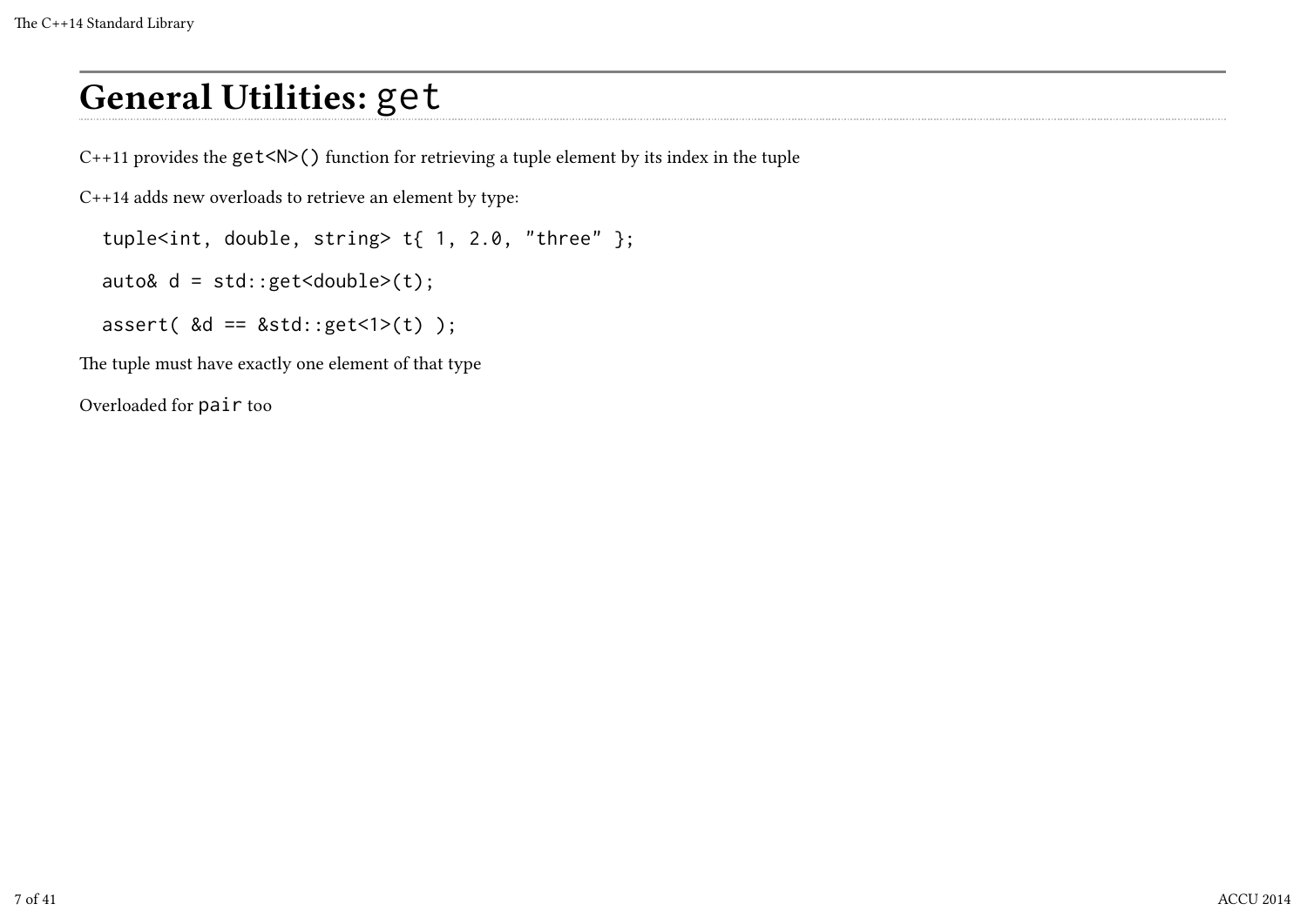### Utilities: integer\_sequence

template<class T, T...> struct integer\_sequence;

template<class T, T N> using make\_integer\_sequence = integer\_sequence<T,  $\theta$ , 1, 2, 3, ...  $N-1$ ;

template<size\_t... I> using index\_sequence = integer\_sequence<size\_t, I...>;

template<size t N> using make index sequence = make\_integer\_sequence<size\_t, N>;

template<class... T> using index\_sequence\_for = make\_index\_sequence<sizeof...(T)>;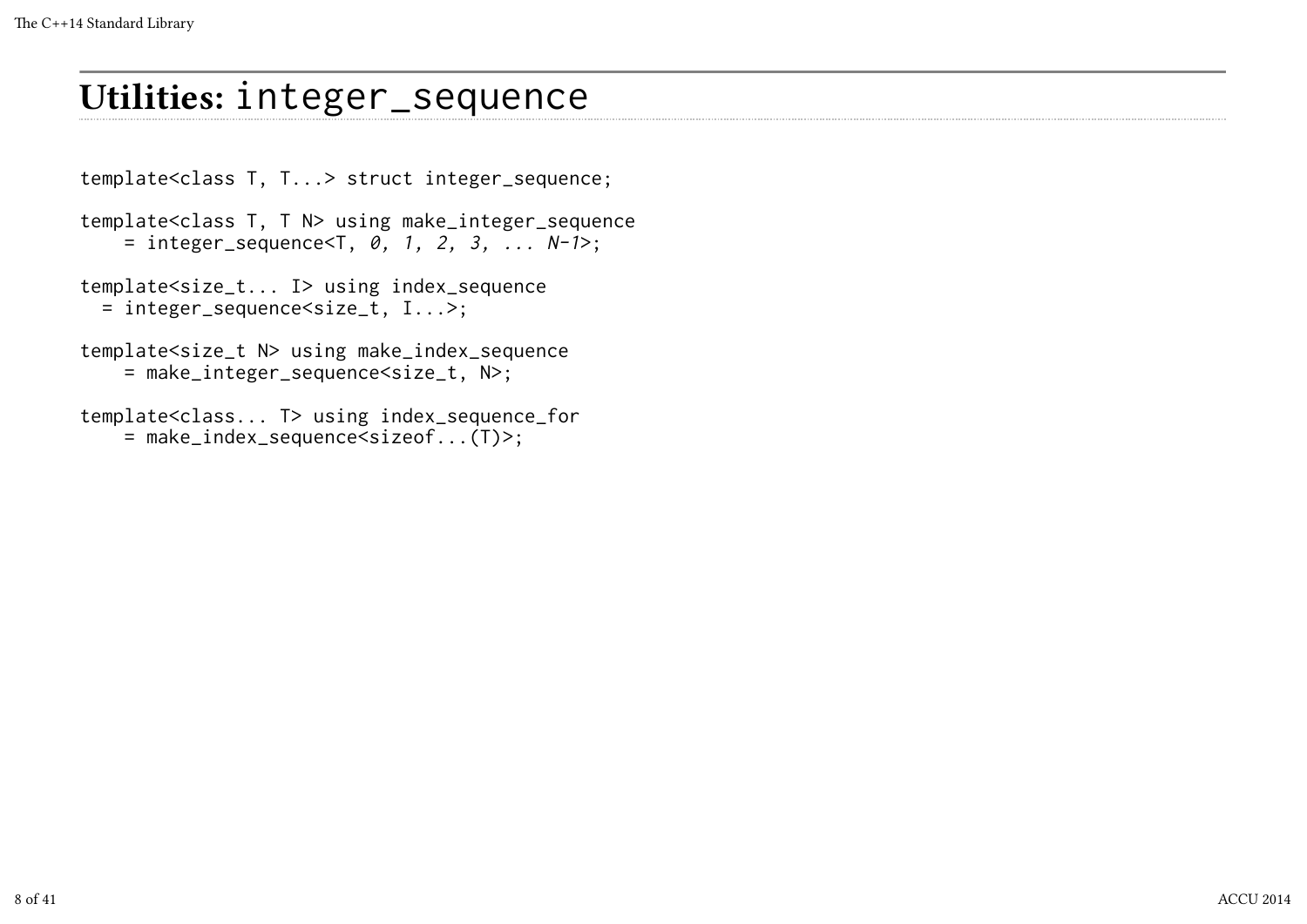### Utilities: integer\_sequence

Used inside variadic templates to expand elements of a tuple (or tuple-like object) into a list of arguments

```
 template<class F, class Tuple>
  decltype(auto)
  apply(F f, Tuple&& t)
  {
    return f( std::get< ??? >(t) );
  }
```
We want a pack expansion like  $std::get(t)...$  where N is a parameter pack of indices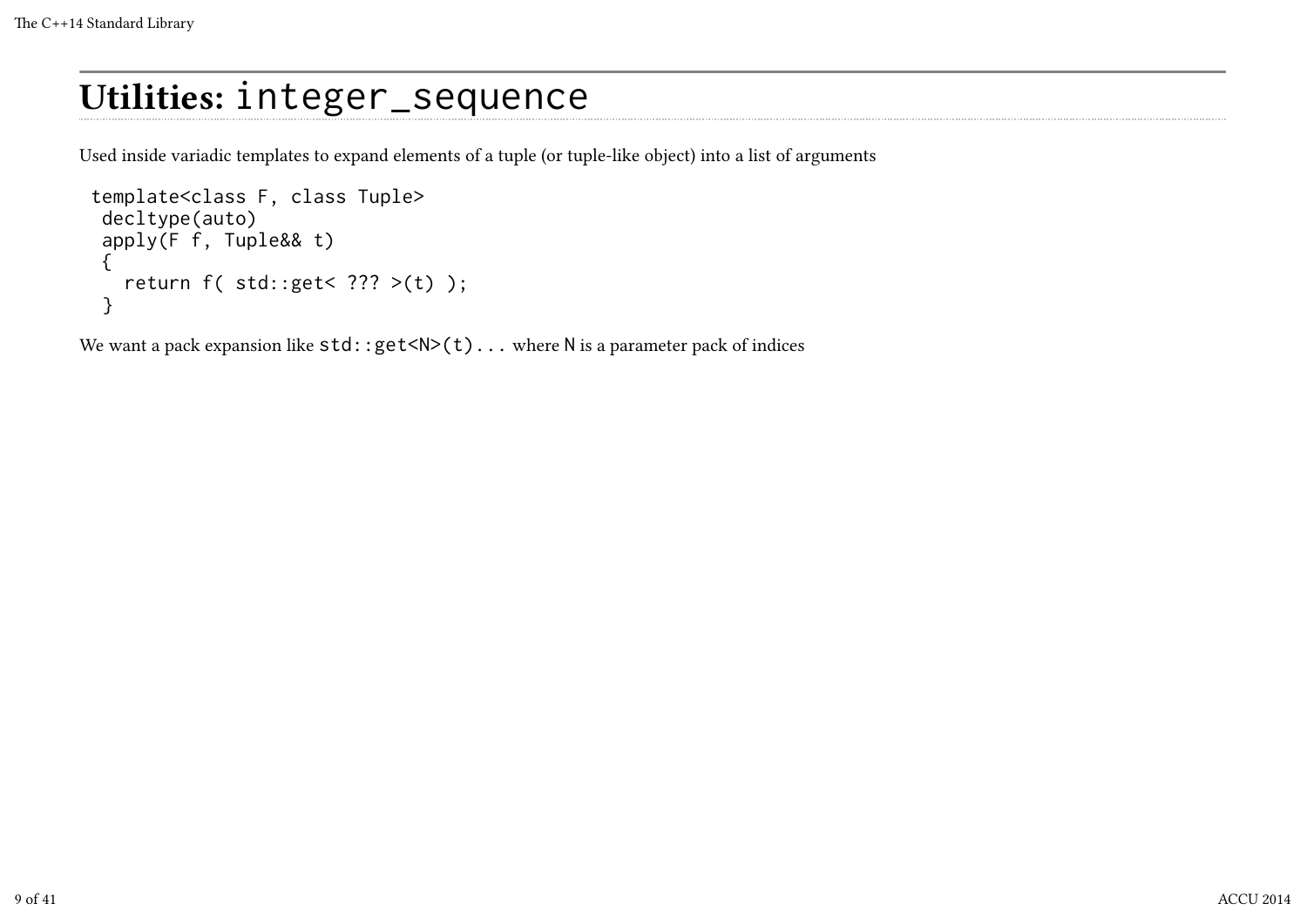### Utilities: integer\_sequence

```
template<class F, class Tuple>
decltype(auto)
apply(F&& f, Tuple&& t)
{
   using TupleSize = tuple_size<decay_t<Tuple>>;
   using Indices = make_index_sequence<TupleSize::value>;
   return apply_impl(f, t, Indices{});
}
template<class F, class Tuple, size_t... I>
decltype(auto)
apply_impl(F&& f, Tuple&& t, index_sequence<I...>)
{
   return f(std::get<I>(t)...);
}
```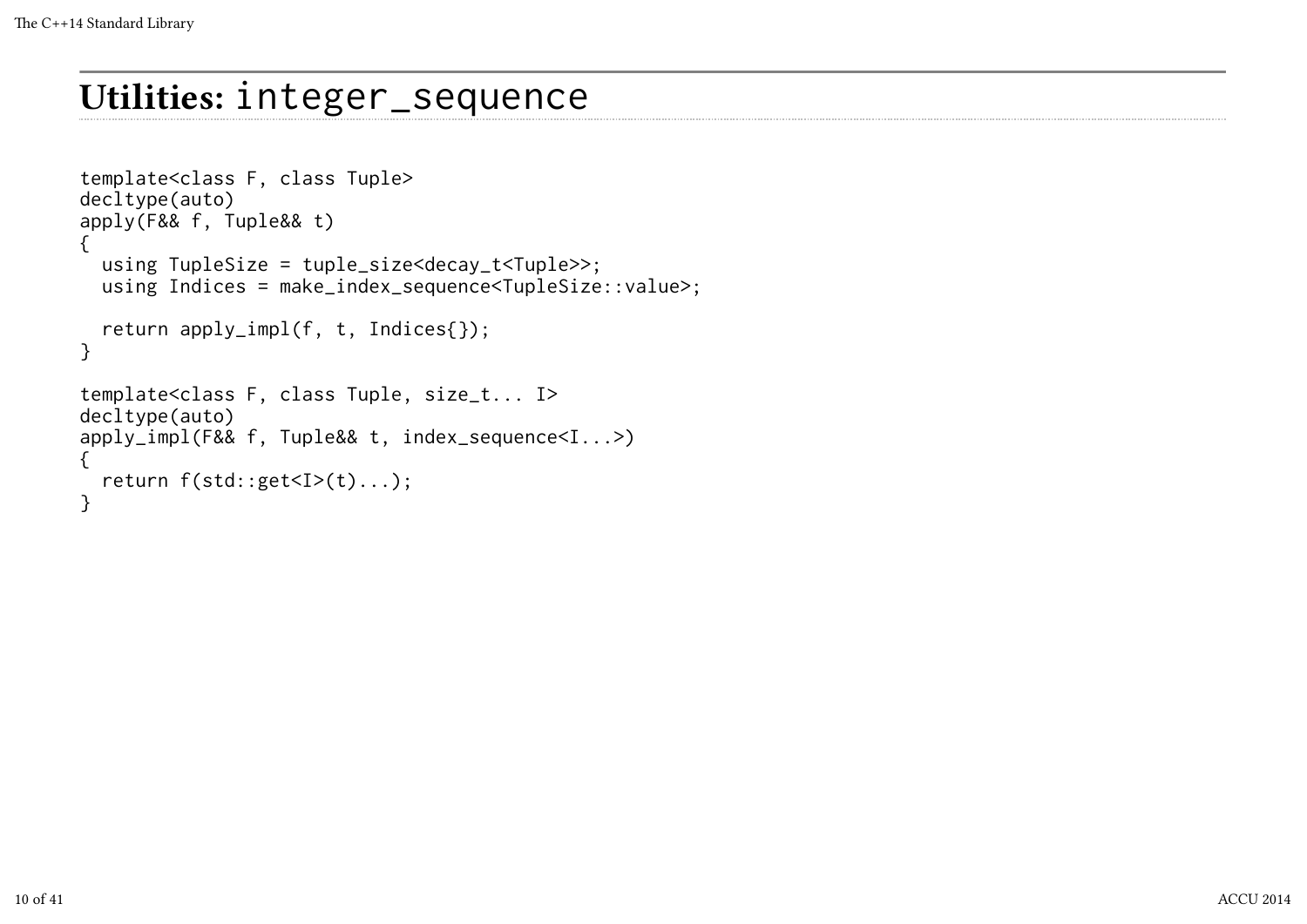## Utilities: allocator::pocma

```
template<class T>
class allocator
{
public:
   using propagate_on_container_move_assignment
     = true_type;
  // ...
};
```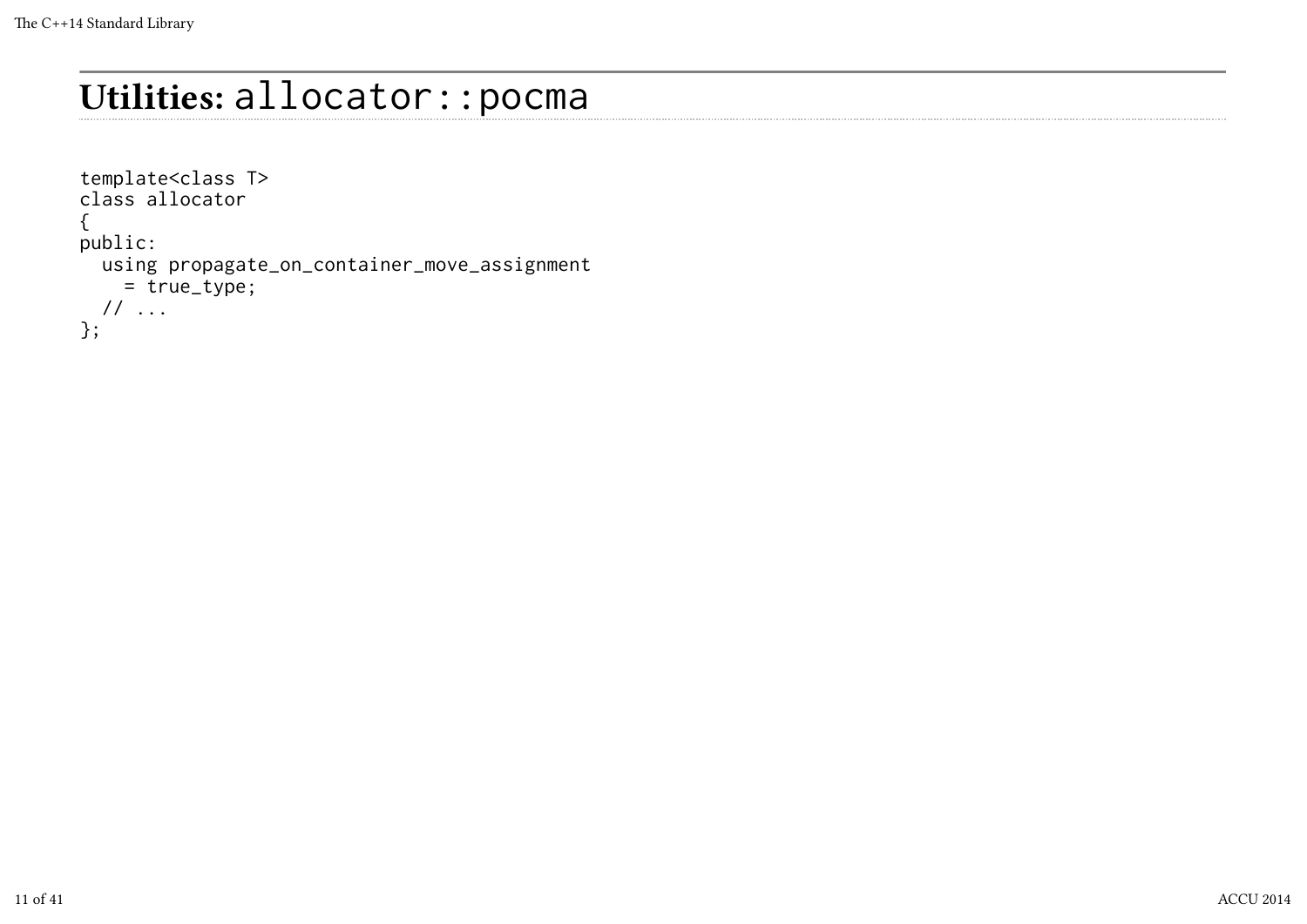## Utilities: make\_unique

In C++11 we have shared\_ptr and make\_shared:

```
 func( make_shared<X>(aargo, bargo, cargo),
       make_shared<Y>(dargo, eargo, fargo) );
```
But there is no equivalent for unique\_ptr

```
 func( unique_ptr<X>{new X{aargo, bargo, cargo}},
       unique_ptr<Y>{new Y{dargo, eargo, fargo}} );
```
The unique\_ptr version is not exception-safe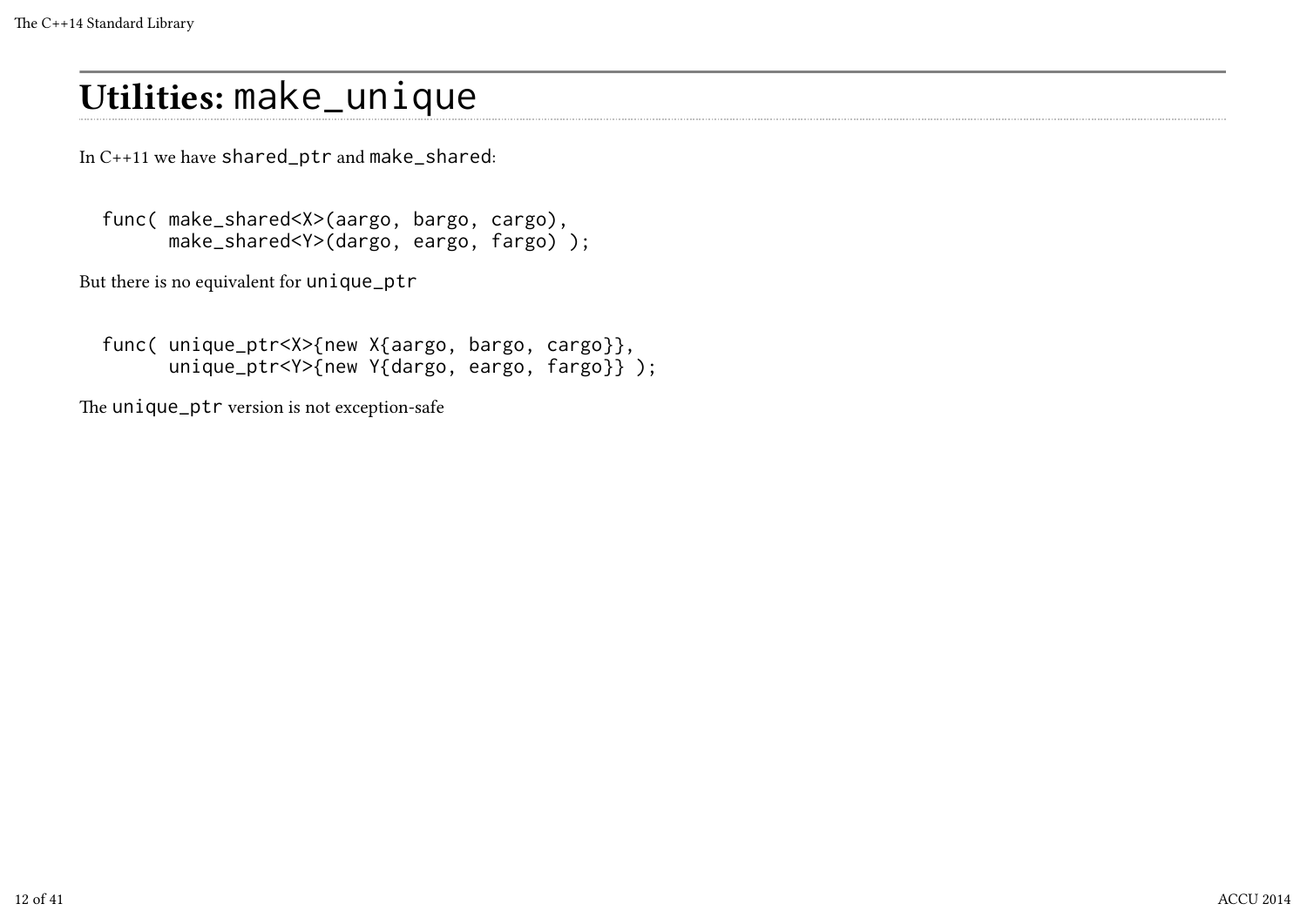## Utilities: make\_unique

For creating a single object:

unique\_ptr<X> p = make\_unique<X>(argo, bargo, cargo);

For creating arrays of objects:

unique\_ptr<Y[]>  $p = make\_unique < Y[ ]>(n);$  // new  $Y[n]( )$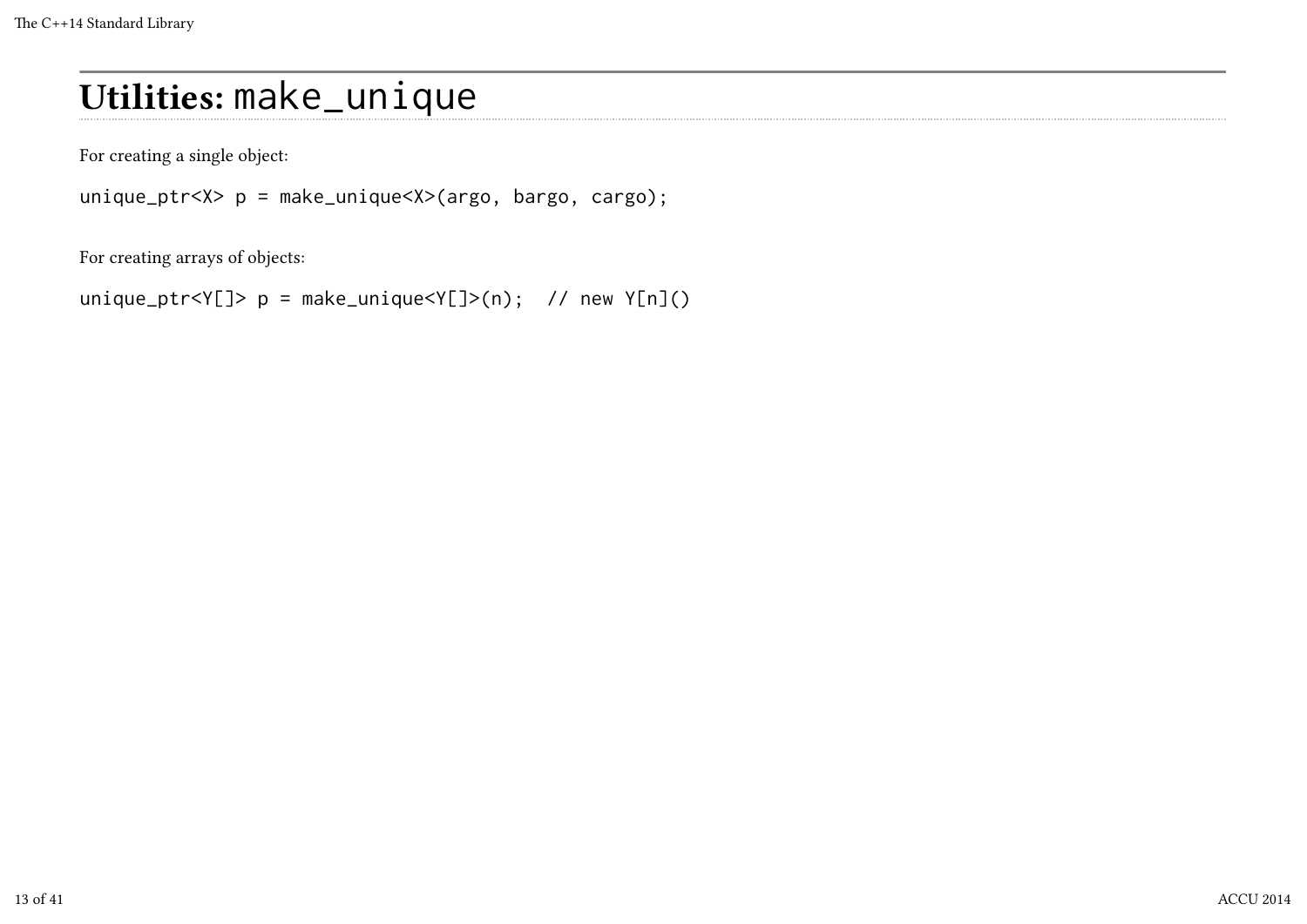### Utilities: diamond operators

C++ has always provided functors for the built-in operators

less<> is widely-used as the default comparison function for sorted containers

Other operators such as plus, not\_equal\_to, bit\_xor also available

They are all class templates taking a single argument that must be provided:

std::sort(begin, end, std::greater<ValueType>{});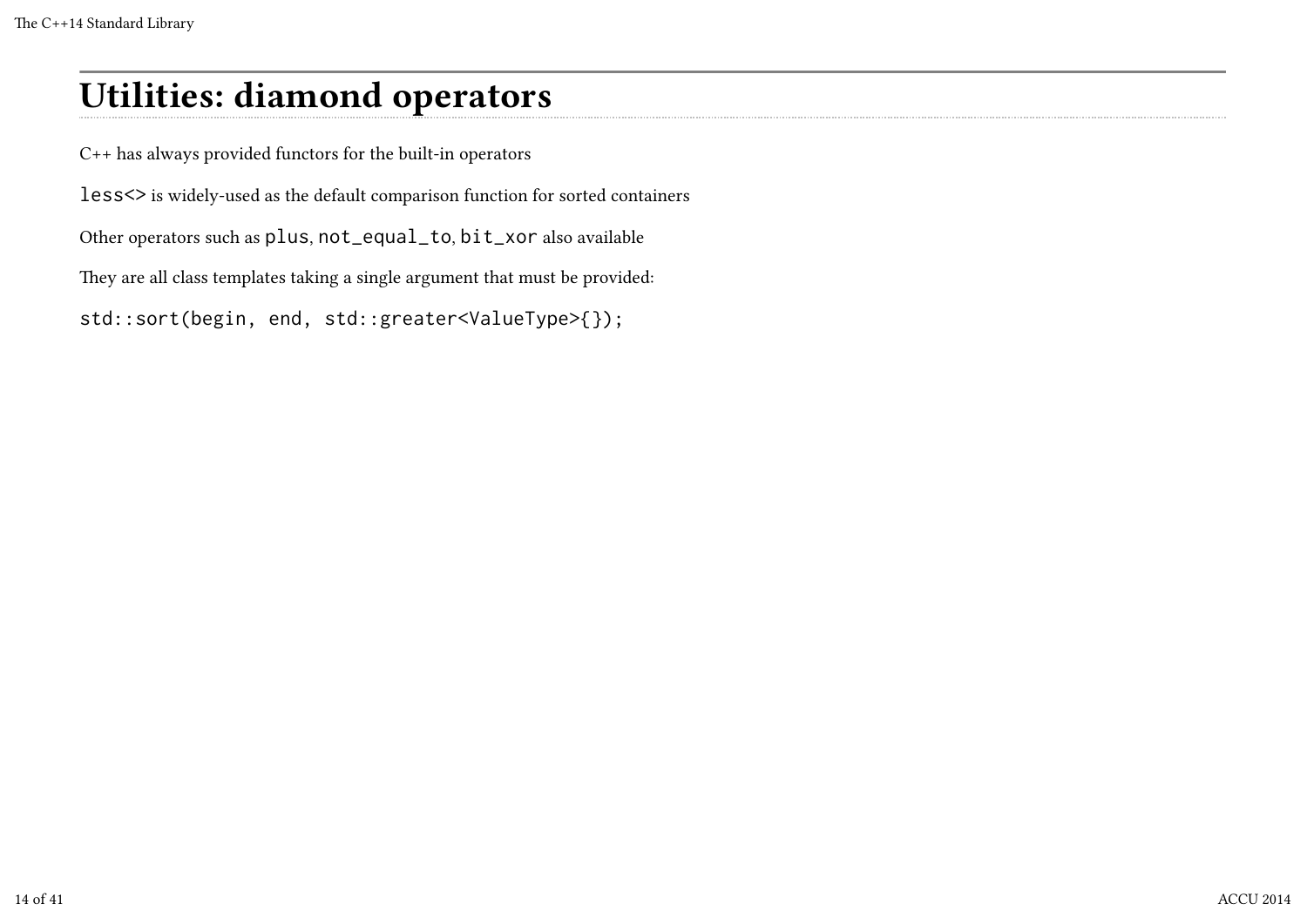### Utilities: diamond operators

C++14 gives them a default template argument, so that greater<> means greater<void>, and defines specializations for void which accept any argument types, deduced as needed:

```
template<> class greater<void> {
   template<class T, class U> decltype(auto)
   operator()(T&& t, U&& u) const
  { return std::forward<T>(t) > std::forward<U>(u); }
  using is_transparent = unspecified;
};
std::sort(begin, end, std::greater<>{});
```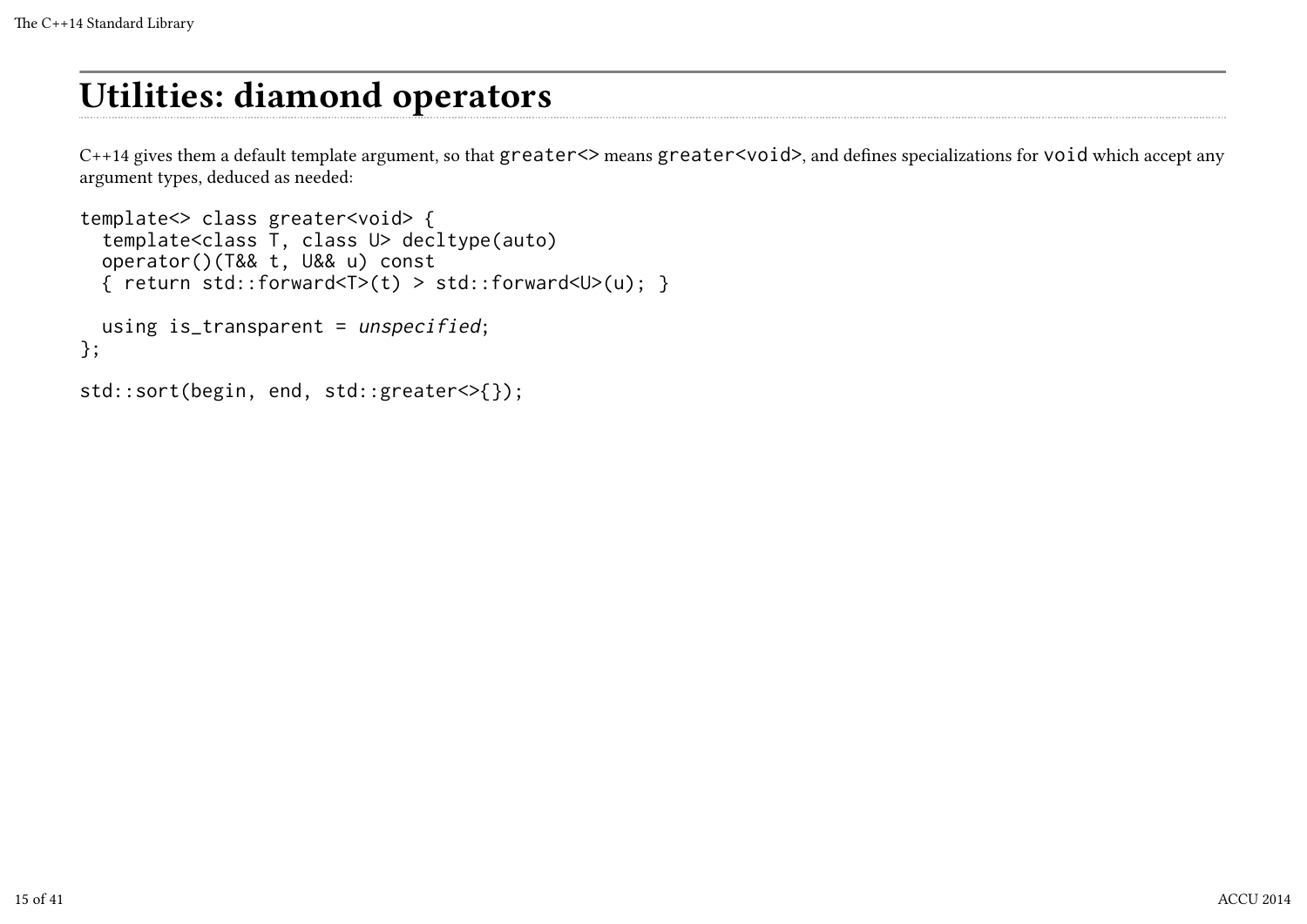# Utilities: integral\_constant

```
template <class T, T v>
struct integral_constant {
  static constexpr T value= v;
  using value_type = T;
  using type = integral_constant<T,v>;
   constexpr operator value_type() { return value; }
```
constexpr value\_type operator()() { return value; }

};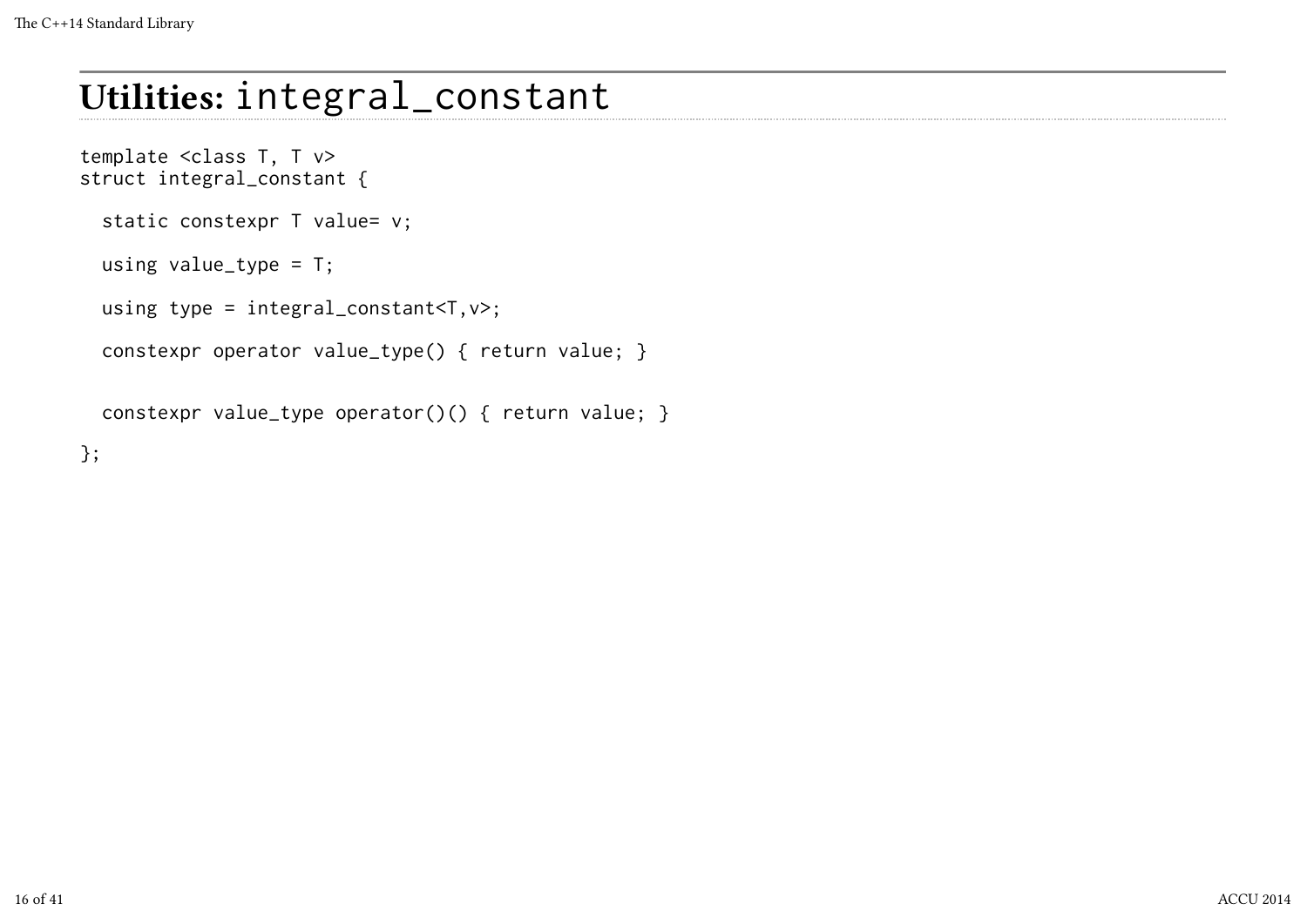# Utilities: result\_of ♥ SFINAE

In  $C++11$  you got a compile-time error if you tried to instantiate  $result_of$  with invalid arguments, so decltype was often preferred

 $C++14$  says that  $result_of\leq F(A...)>::type$  is only defined when the type F is callable with arguments of type A...

template<typename F, typename... Args> typename std::result\_of<F(Args...)>::type call(F f, Args&&... args) { return f( std::forward<Args>(args)... ); }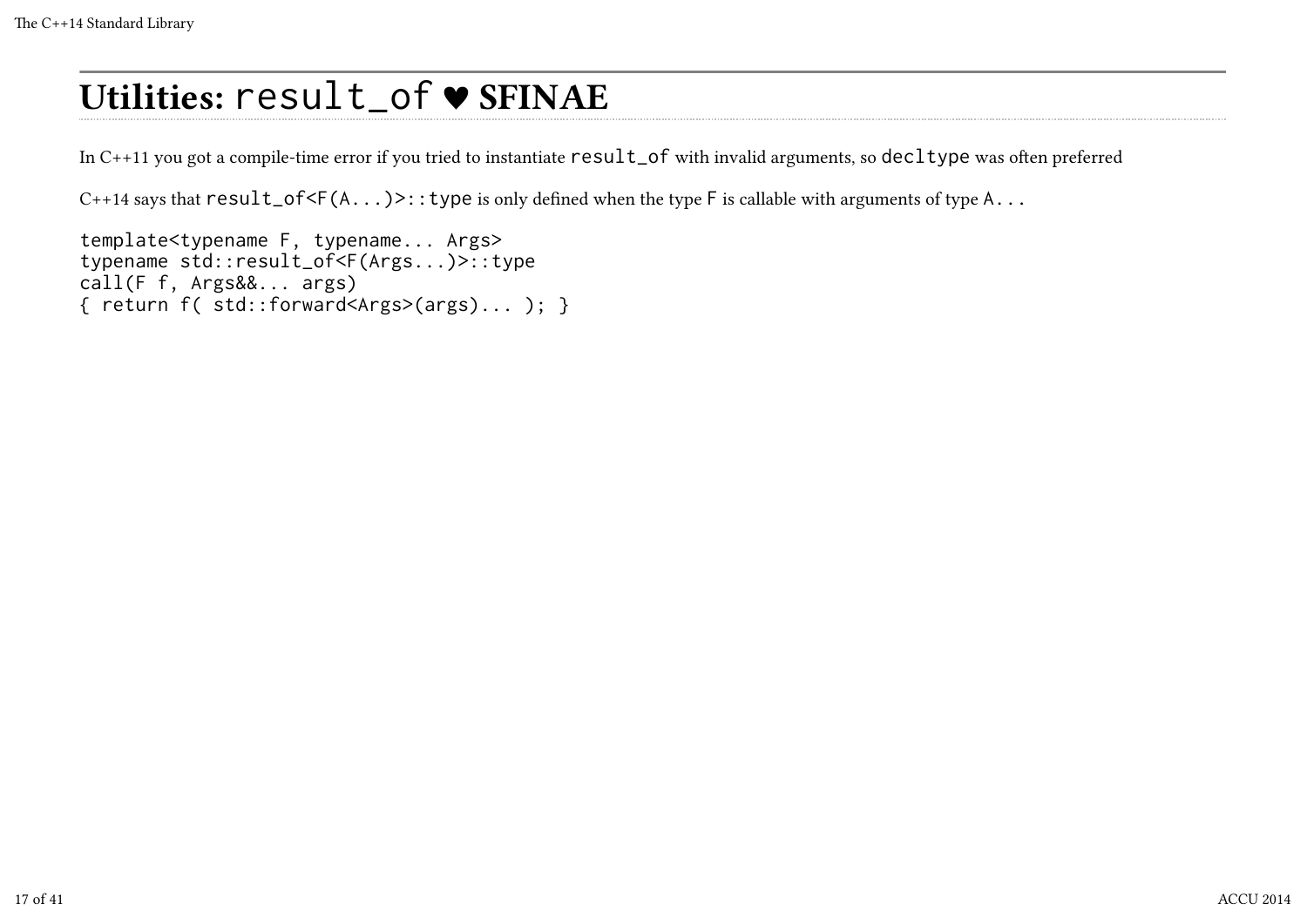### Utilities: Traits Aliases

The  $C+11$  type transformation traits are very useful, but the syntax is verbose and ugly:

typename remove\_const<T>::type

C++14 adds alias templates for all the traits with a nested type member:

template<typename T> using remove\_const\_t = typename remove\_const<T>::type;

So now you can just use remove\_const\_t<T>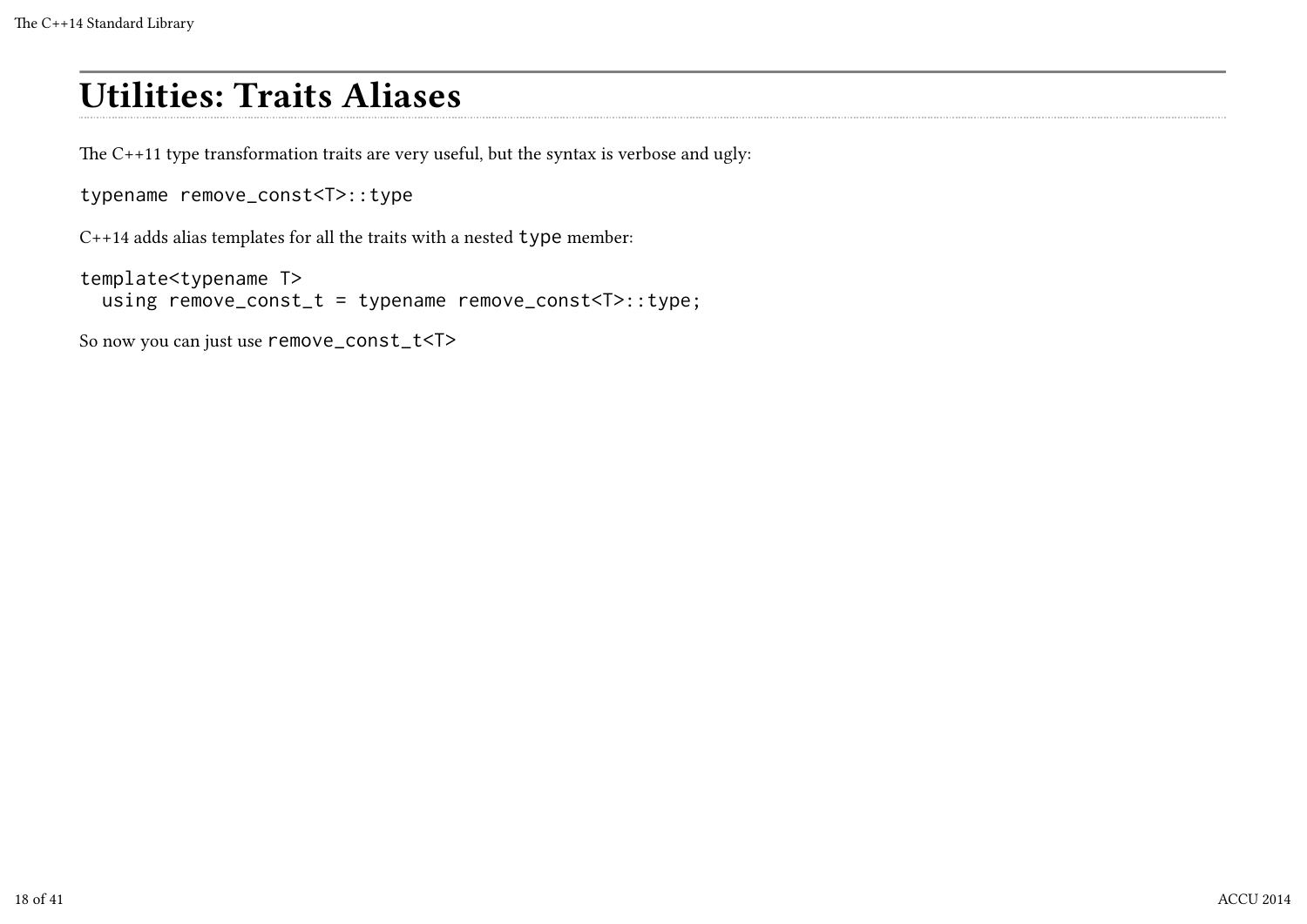## Utilities: Duration literals

C++11 added User-Defined Literals to the language, which are now used in three places in the standard library

The first set of suffixes are defined in the <chrono> header to simplify creating durations, so that:

```
 cv.wait_for( chrono::milliseconds(150) );
```
becomes:

cv.wait\_for( 150ms );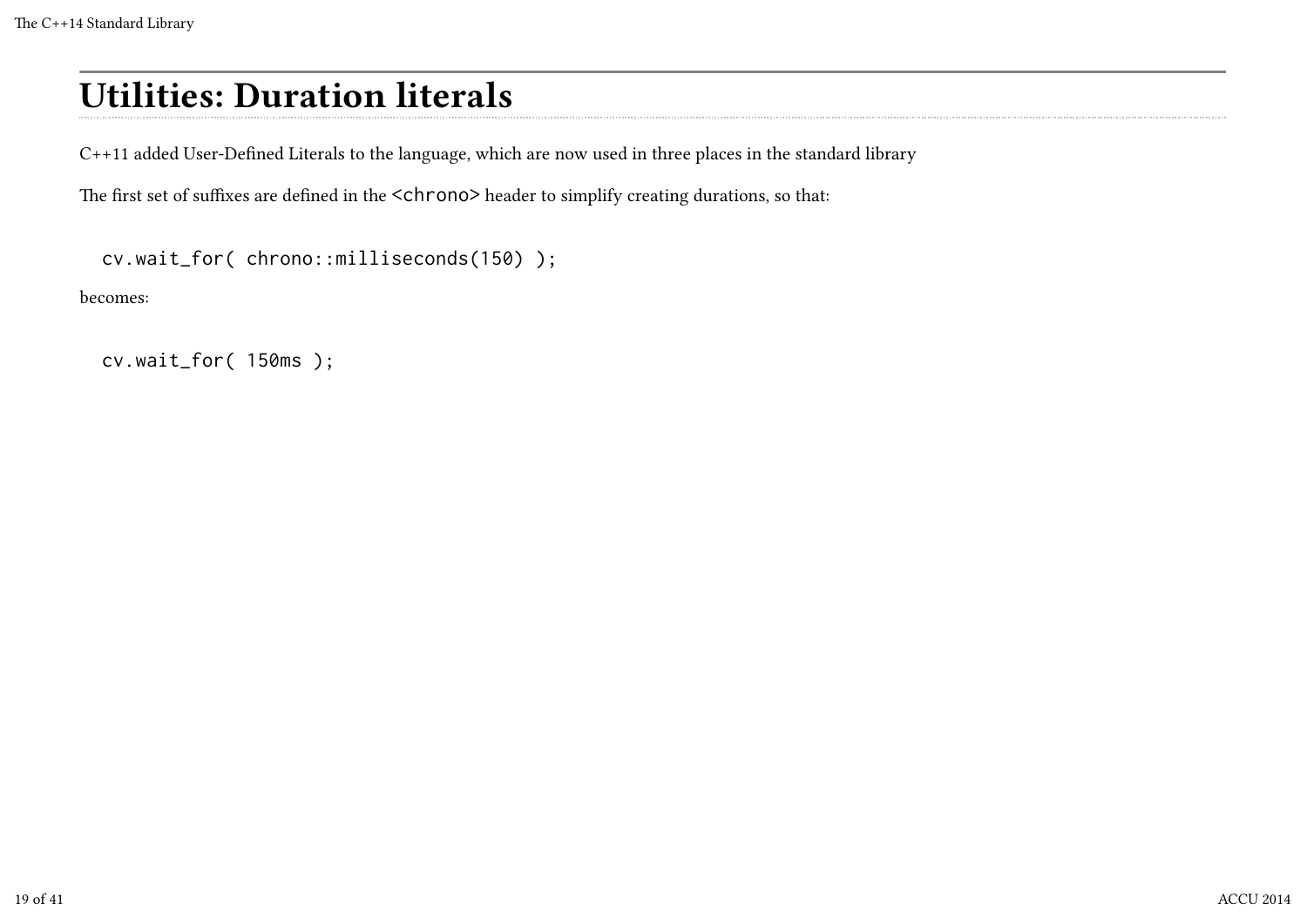## Utilities: Duration literals

The available suffixes are:

- h // chrono::hours
- min // chrono::minutes
- s // chrono::seconds
- ms // chrono::milliseconds
- us // chrono::microseconds
- ns // chrono::nanoseconds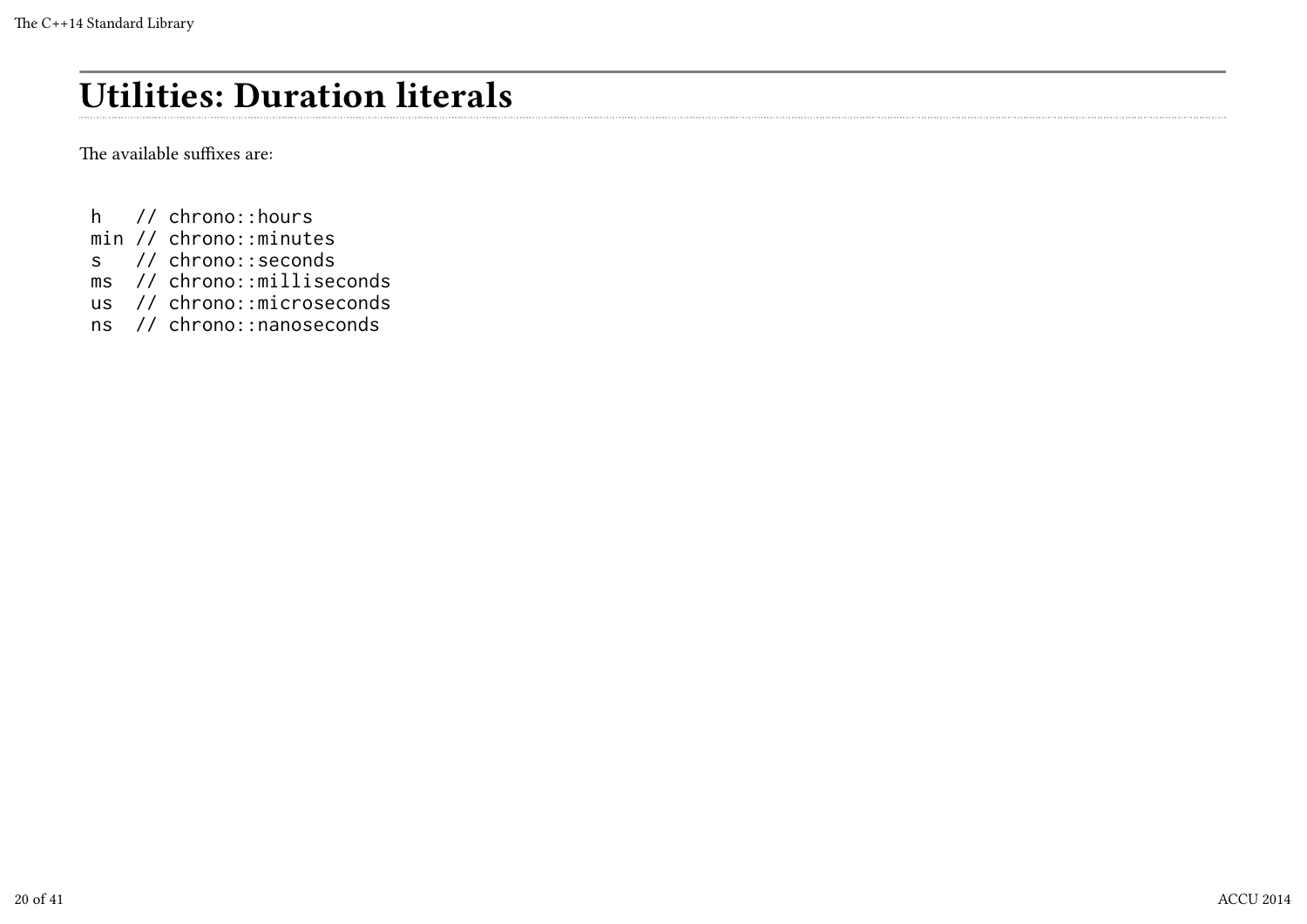### Utilities: Duration literals

```
constexpr std::chrono::microseconds
operator ""_μs (unsigned long long usec)
{ return std::chrono::microseconds{ usec }; }
constexpr std::chrono::duration<long double, std::micro>
operator ""_μs(long double usec)
{
  using D
   = std::chrono::duration<long double, std::micro>;
   return D{ usec };
}
using namespace std::literals;
assert(5_\mu s == 5us);
assert( 3.14_μs == 3.14us );
```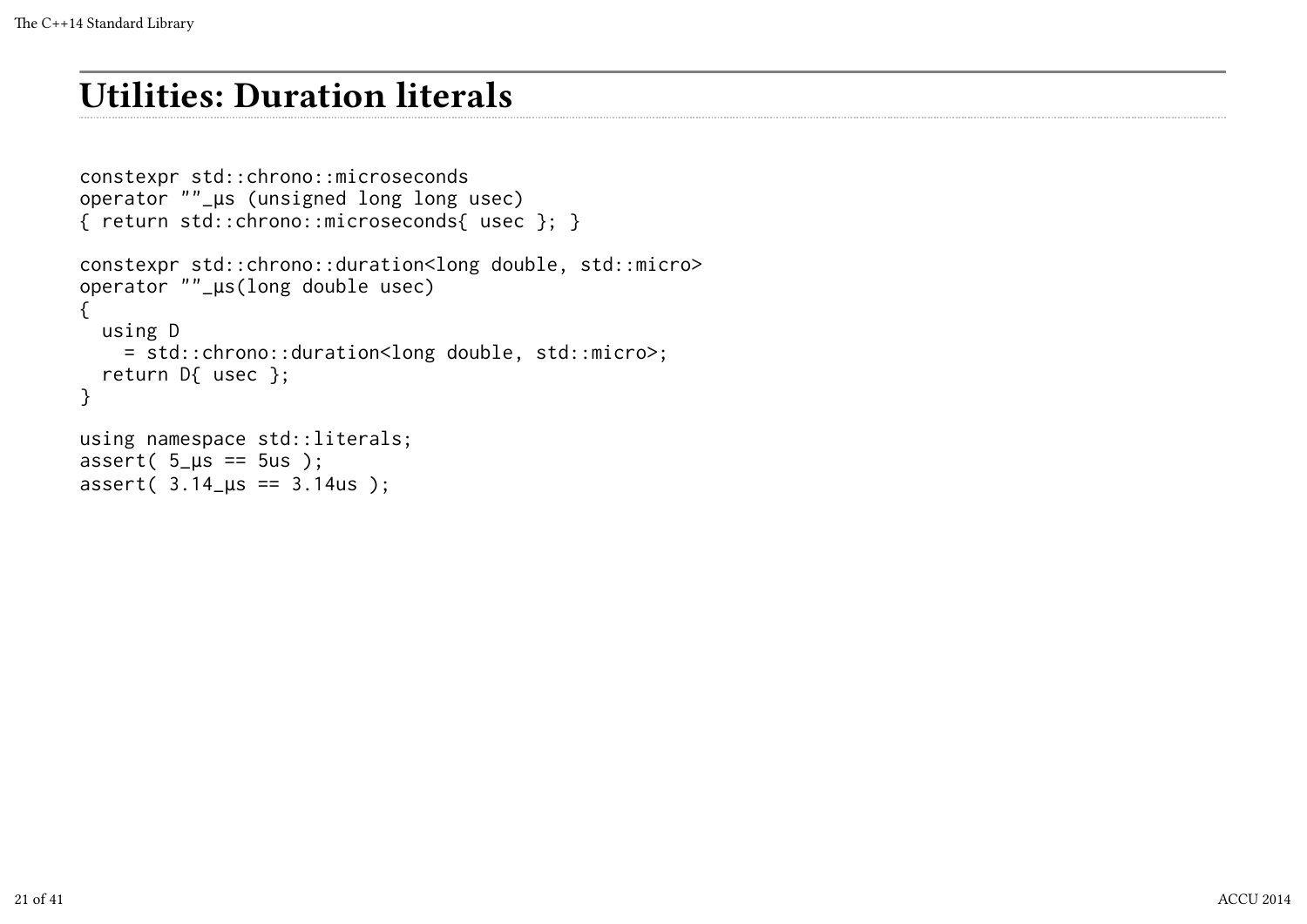## Utilities: Aside

I wish new extensions had been added to a new header rather than just adding more and more to  $\text{utility>}$ 

We could have another header containing the 2nd set of general utilities

#### #include <utilitu>

| $\overline{\phantom{a}}$ This is just a silly pun on "utility two" that's also a palindrome! |
|----------------------------------------------------------------------------------------------|
|                                                                                              |
|                                                                                              |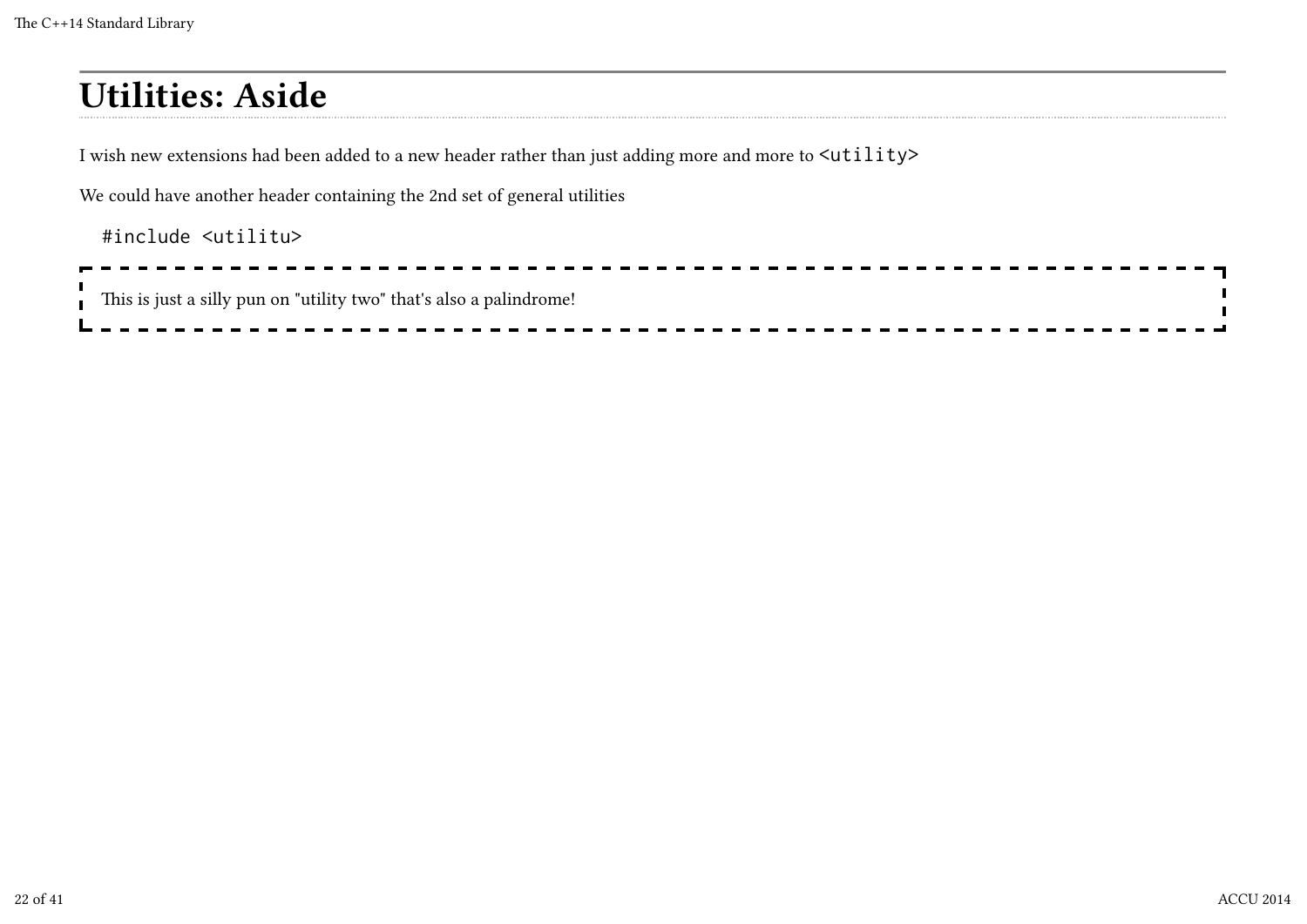## Utilities: Further Aside

I also wish we had a header of utilities for working with files

#include <futility>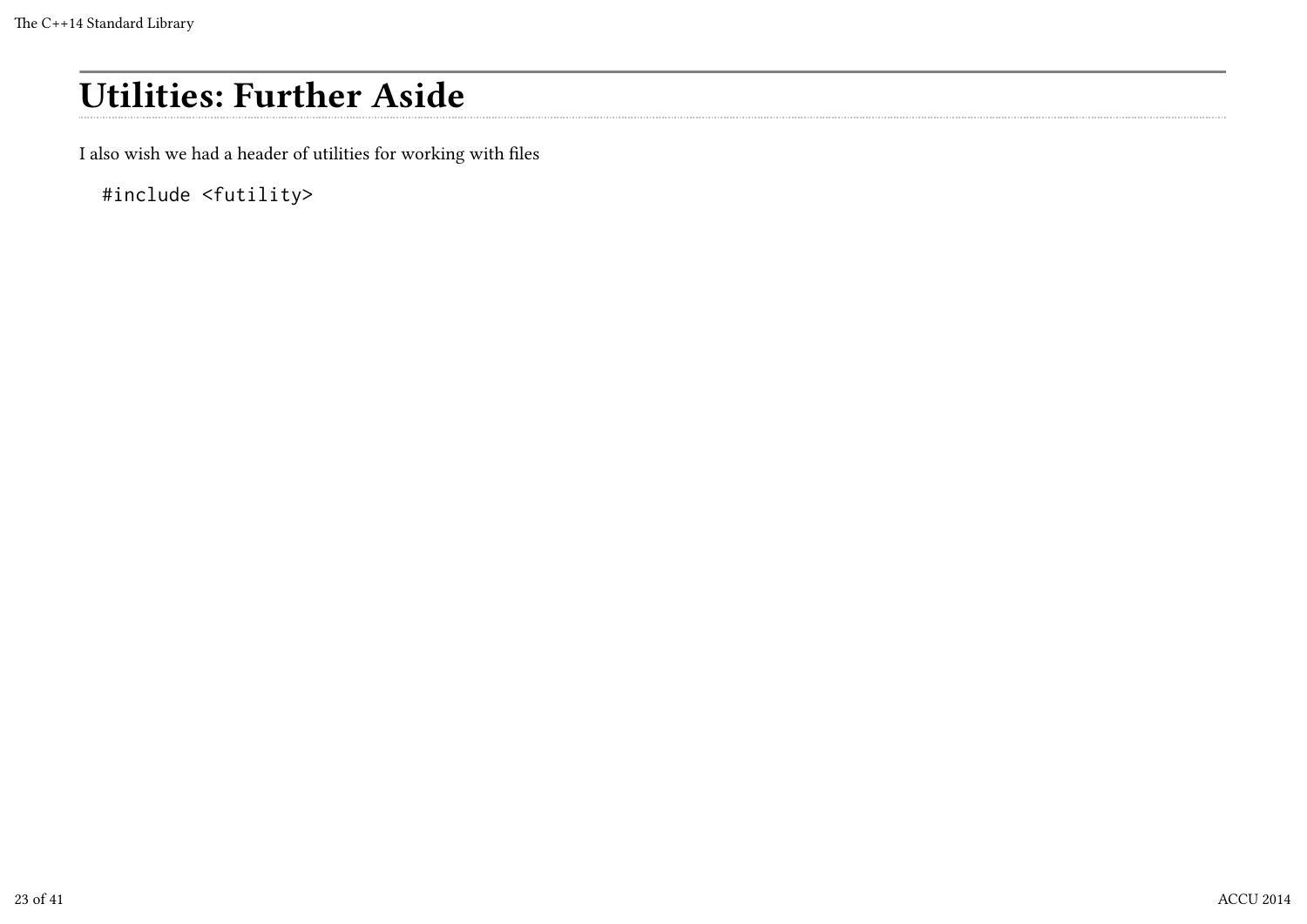### Strings: string literals

There are literal suffixes for creating the standard basic\_string specializations:

```
using namespace std::literals;
auto s = "narrow"s; // std::stringauto s16 = "utf-16"s; // std::u16string;
auto s32 = "utf-32"s; // std::u32string;
auto ws = L"wide"s; // std::wstring;
```
The S suffix for strings is not ambiguous with the suffix for creating  $chromo:$ : seconds values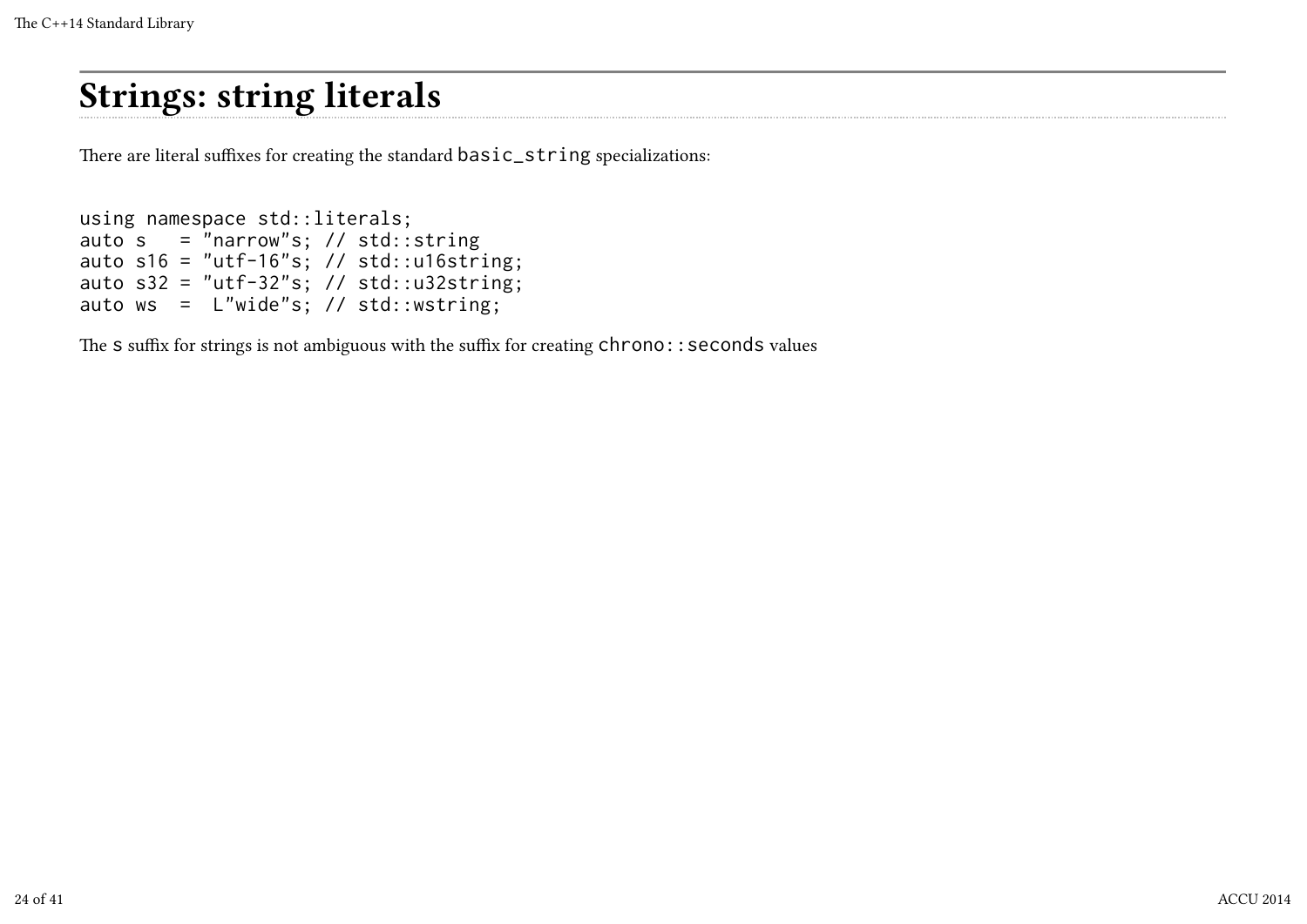# Localization: isblank

C99 added the isblank character classification function, for testing whether a character is one of a locale-specific whitespace characters (in the "C" locale that is  $'$  ' or  $'\setminus t'$ ). C++14 adds:

```
int isblank(int);
```

```
template<typename charT>
   bool blank<charT>(charT, const locale&);
```
and a new bitmask element:

ctype\_base::blank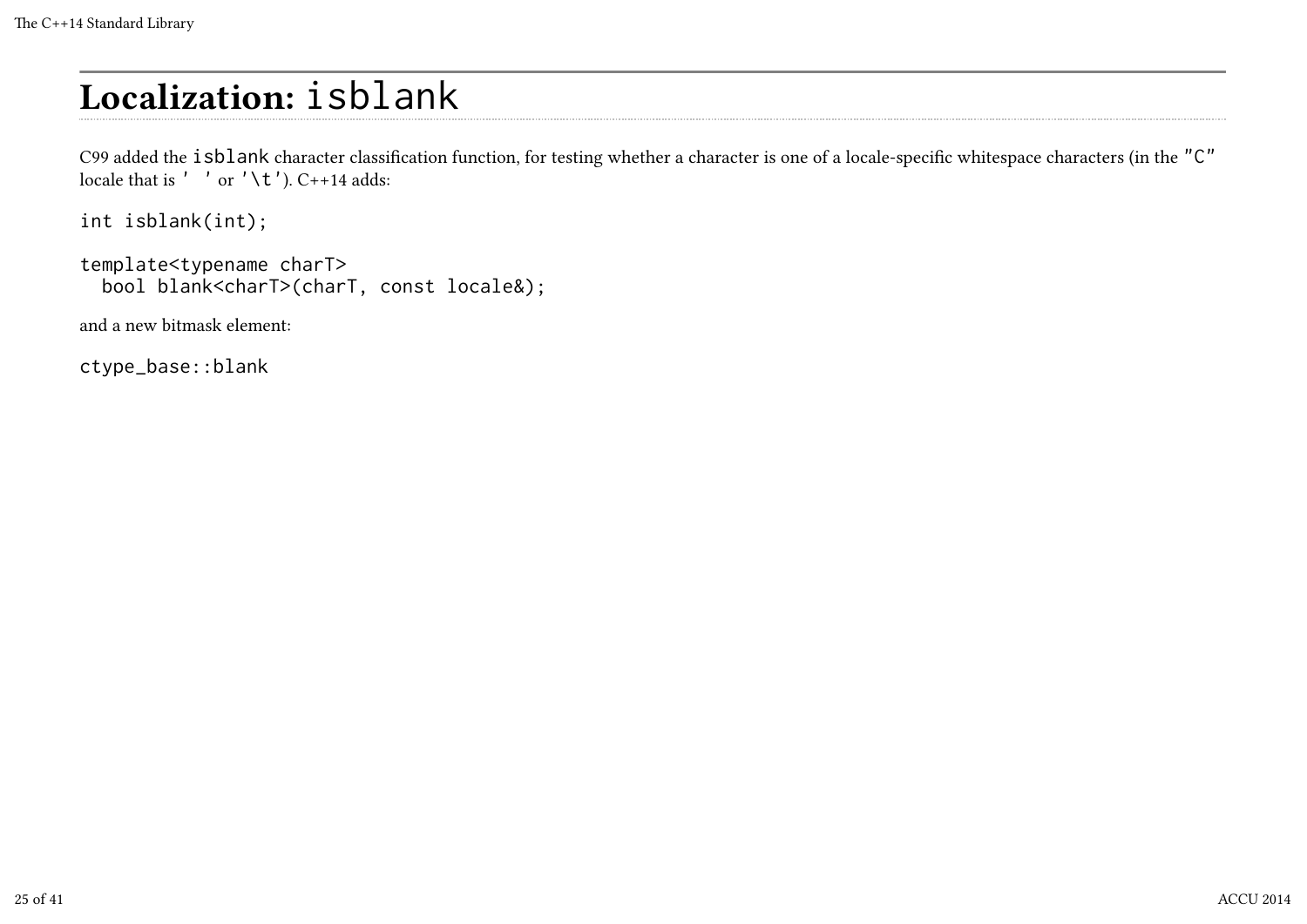### Containers: lookup

The standard associative containers now support "heteregeneous lookup"

```
map<string, int> m{ {"a", 1}, {"b", 2} };
auto it = m.find("b");
```
Which is a fancy way of saying you can search using a key of a different type to the keys stored in the container

The find call above calls map::find(const key\_type&) which requires constructing a temporary string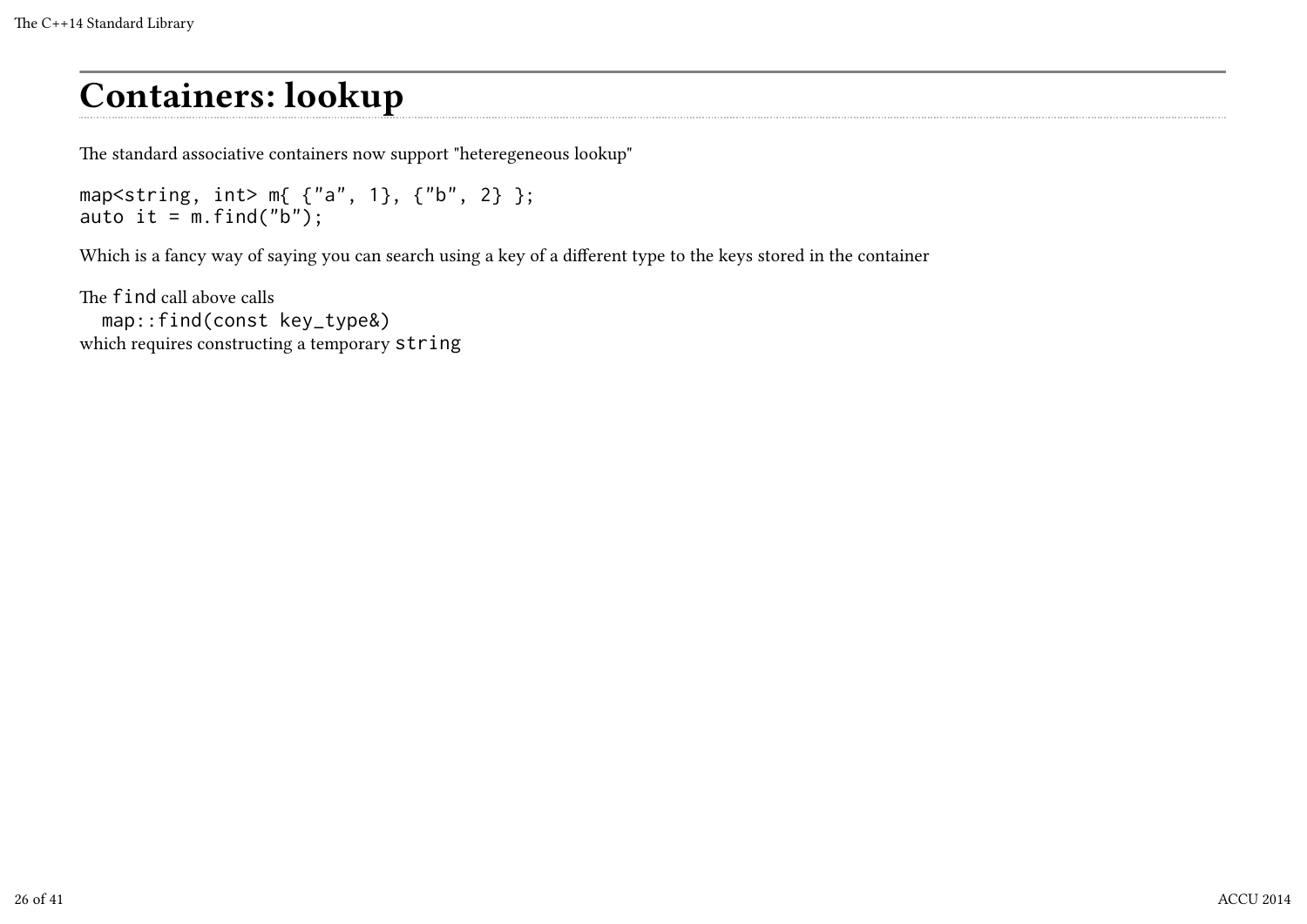### Containers: lookup

C++14 adds new templated overloads of find (and count, lower\_bound, upper\_bound and equal\_range) which are function templates:

```
template<typename K>
   iterator find(const K& x);
template<typename K>
   const_iterator find(const K& x) const;
```
But these new overloads are only present when the container's comparison function has a nested is\_transparent type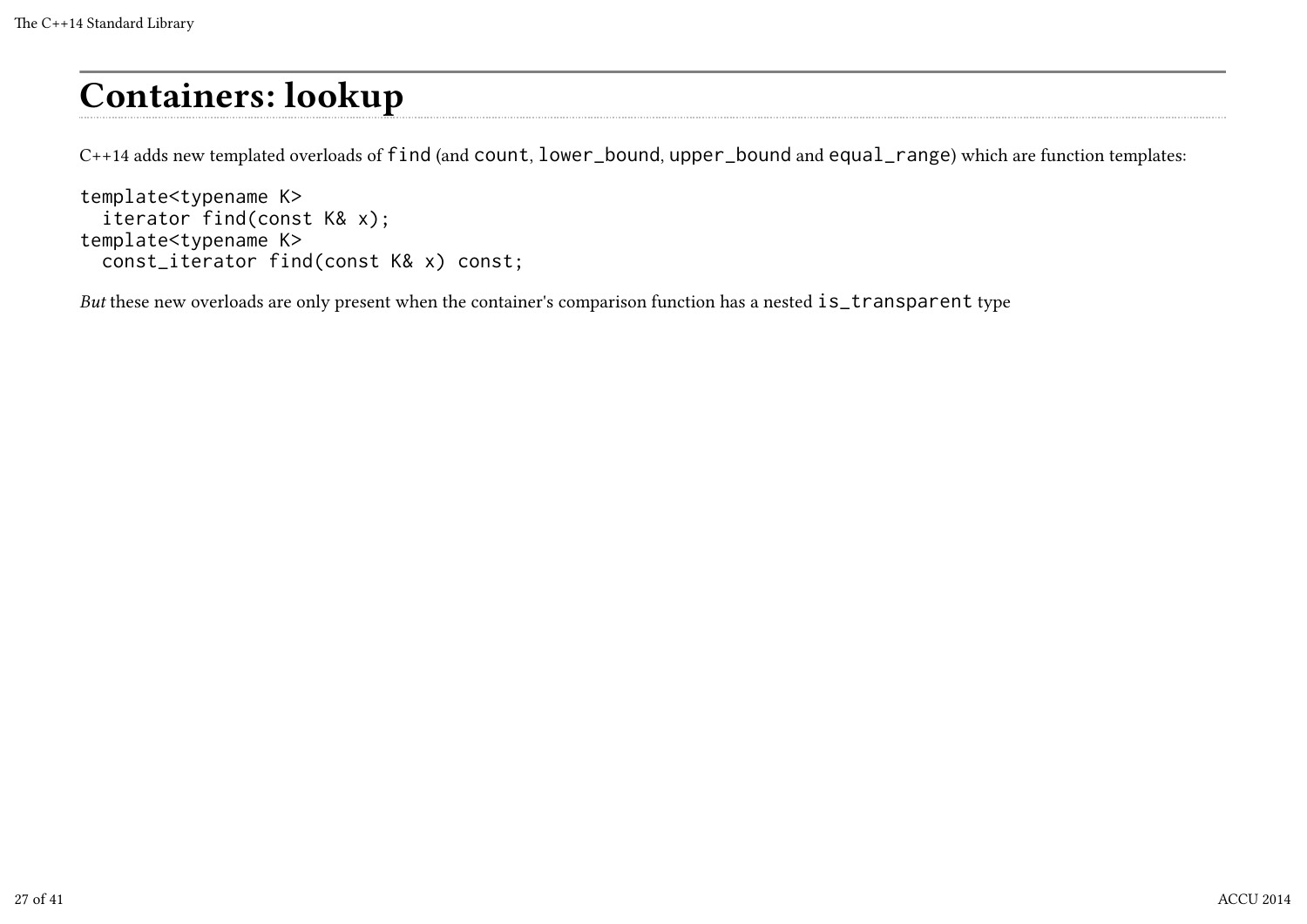## Containers: lookup

The new lookup functions are disabled by default to avoid causing performance regressions in existing code, so you have to opt-in by explicitly using a custom comparison functor that tells the container to enable the new functions

The "diamond operators" such as less<> all define the is\_transparent typedef, so they can be used to enable the new lookup functions

```
map<string, int, less<>> m{ {"a", 1}, {"b", 2} };
auto it = m.find("b");
```
template<typename Key, typename Val> using Map = std::map<Key, Value, std::less<>>;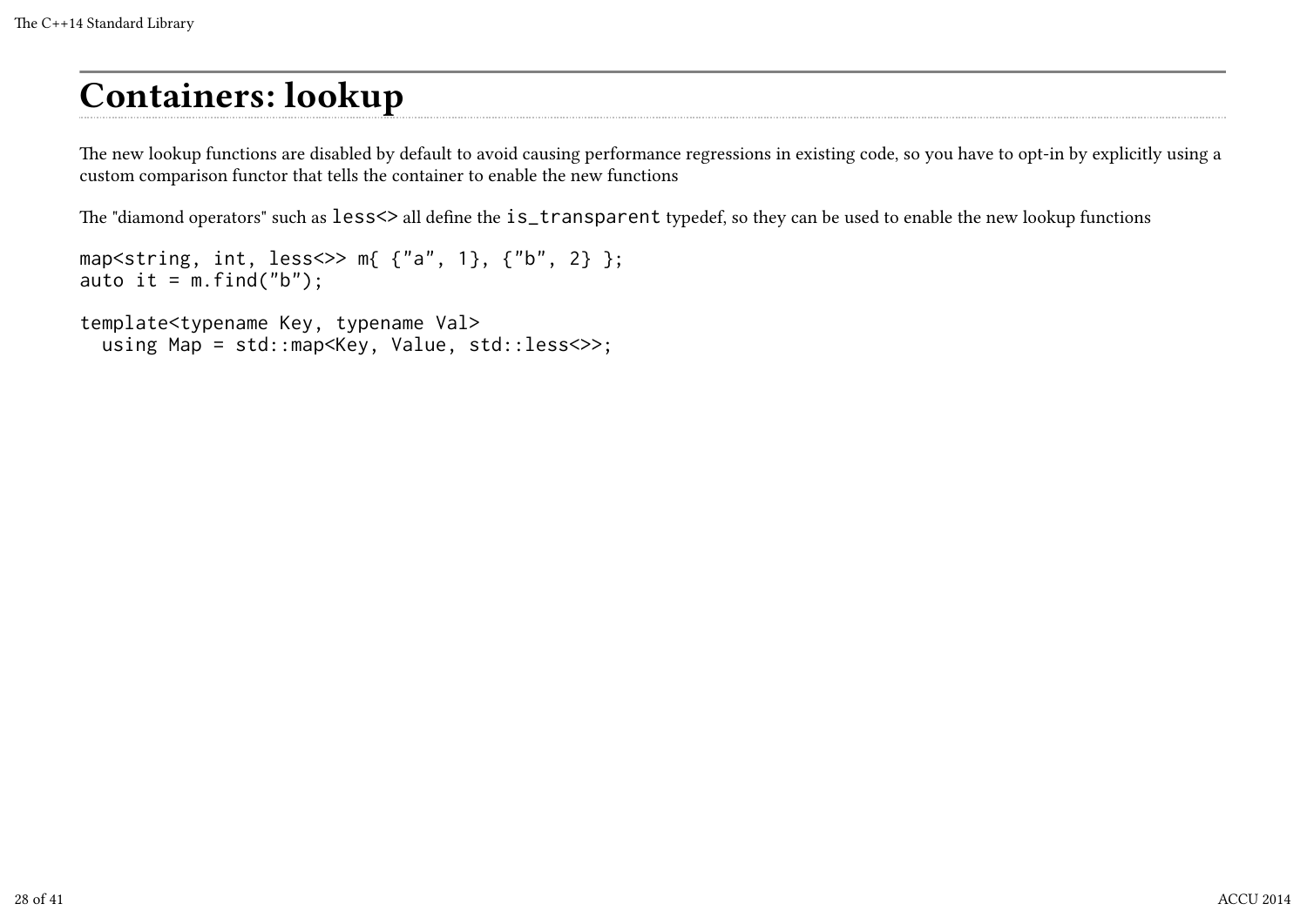### Iterators: Forward Iterators

C++14 gives a slightly stronger new guarantee for forward iterators:

The domain of == for forward iterators is that of iterators over the same underlying sequence. However, value-initialized iterators may be compared and shall compare equal to other value-initialized iterators of the same type. [Note: value initialized iterators behave as if they refer past the end of the same empty sequence  $-$  *end note*]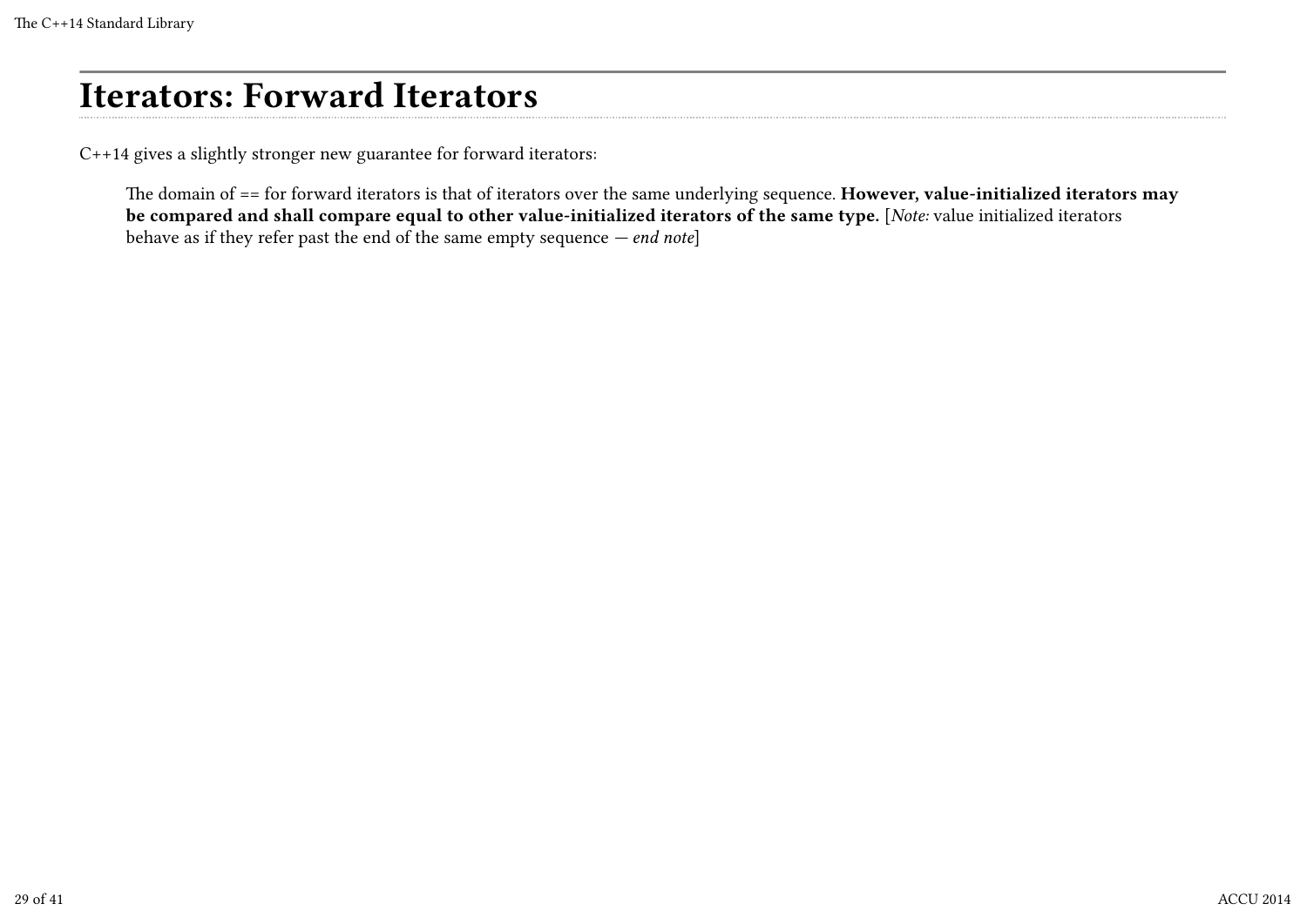## Algorithms: moar robust!

In previous versions of C++ the non-modifying sequence algorithms equal, mismatch and is\_permutation take a pair of iterators denoting the first range, and a second iterator denoting the start of the second range

It is the caller's responsibility to ensure that the second range is at least as long as the first

If the second range is shorter, the library will walk off the end of that second range

If the second range is longer, the end of the range won't be checked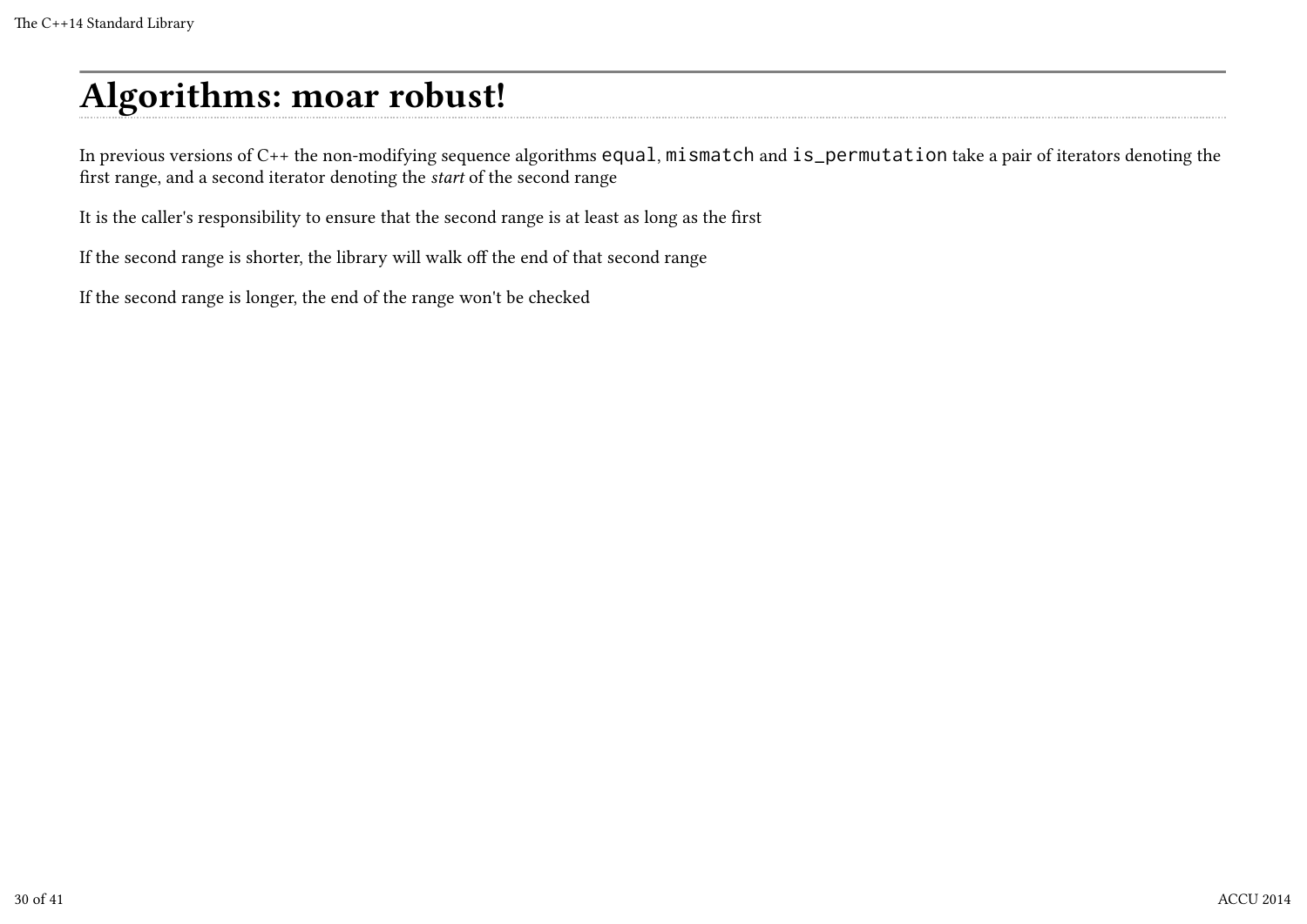## Algorithms: moar robust!

C++14 adds new overloads of equal, mismatch and is\_permutation which take two iterators for the second range

These overloads are more explicit about the length of the two ranges that the user wants to compare, and will stop checking at the end of the shorter range

For non-random access iterators it is more efficient for the algorithm to do the range checking on-the-fly, rather than for the user to have to find the length of the shorter range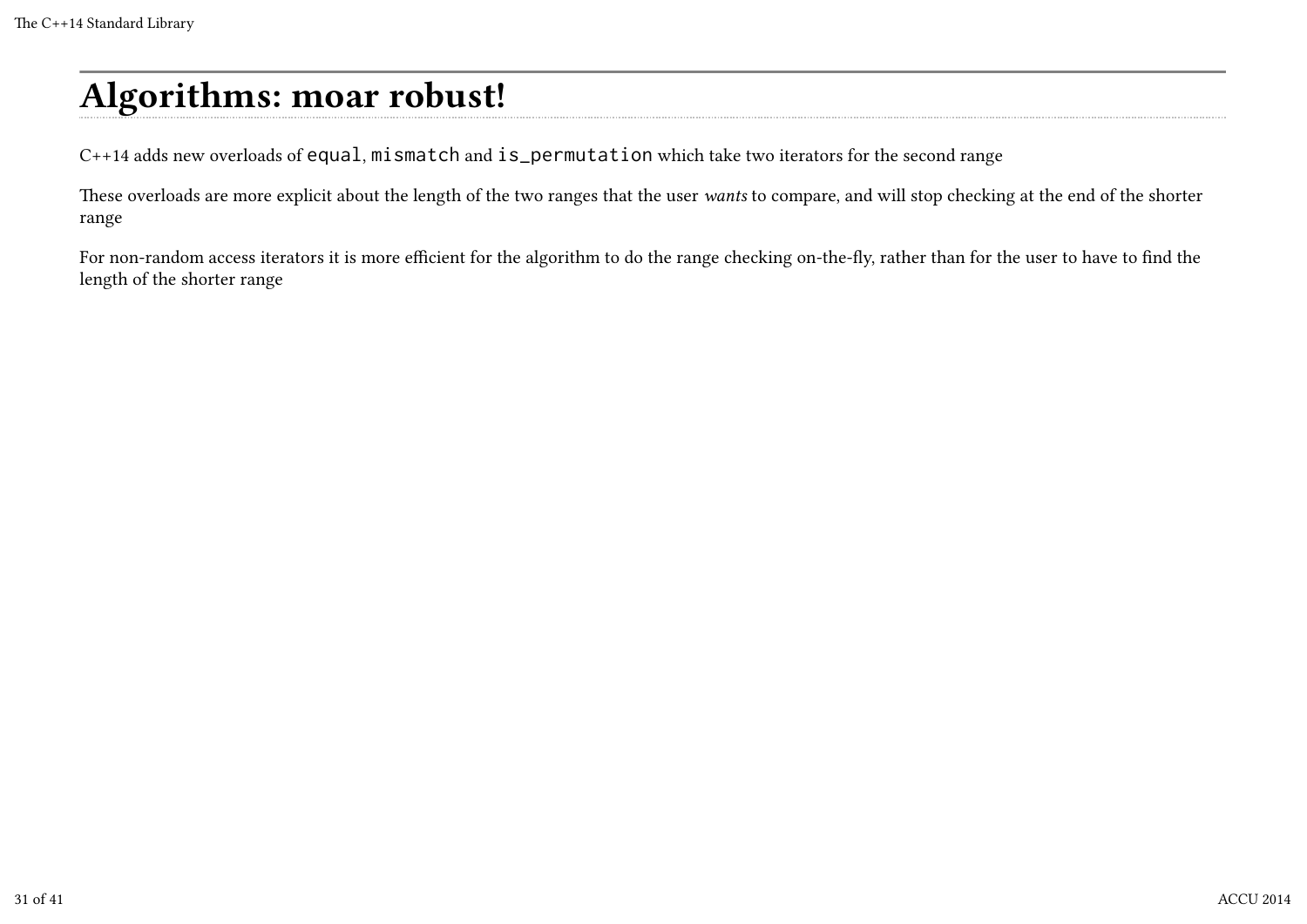# Algorithms: less rand!

C and C++ provide the rand() function to produce pseudo-random numbers, but the implementation is completely unspecified and so the quality of the pseudo-random numbers it produces varies between platforms and is unreliable.

A common use of rand() is to simply apply the modulo operator to obtain a number in a desired range: rand() % count — even if the C library's rand() implementation is excellent and produces good random numbers this does not produce a uniform distribution!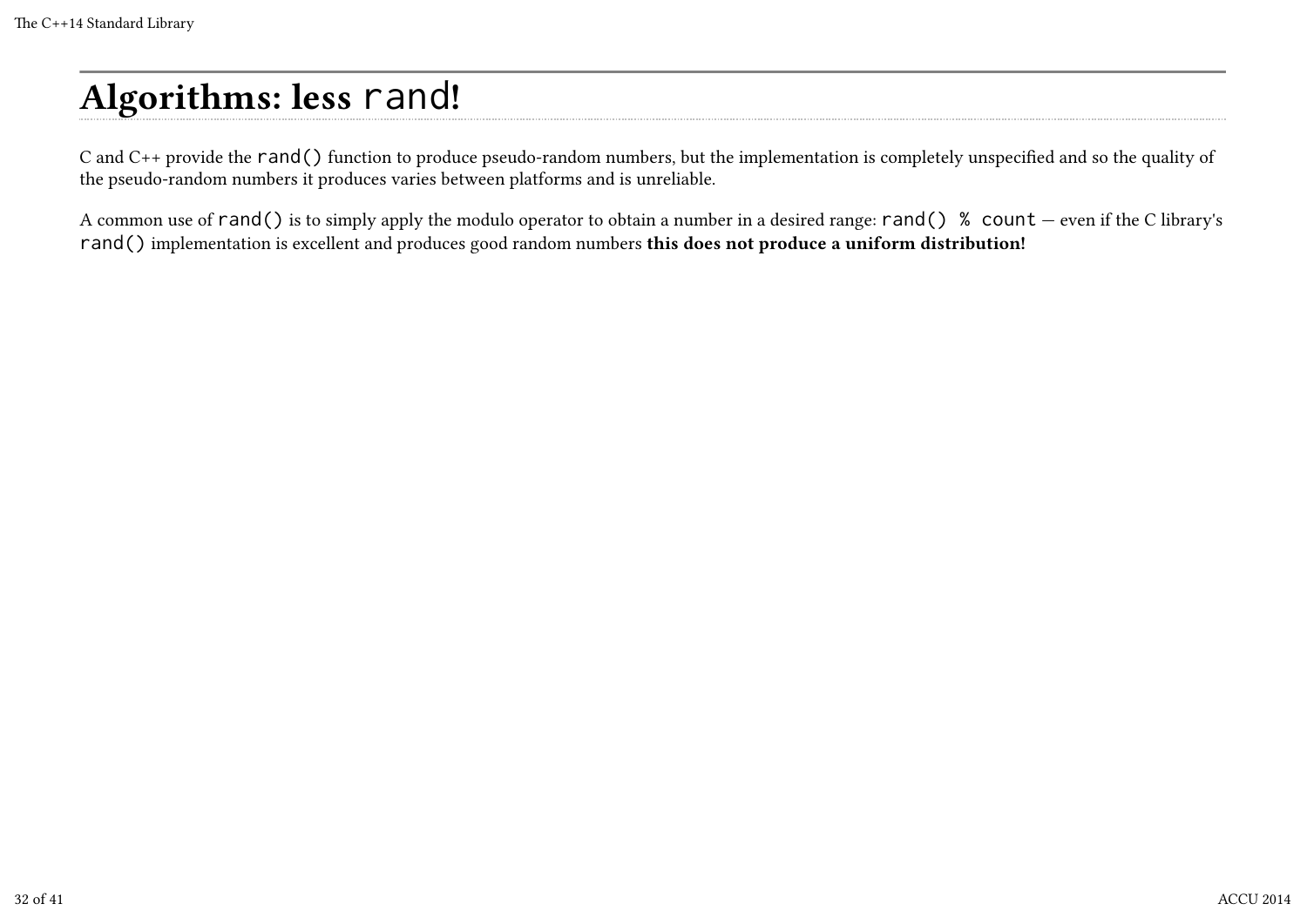# Algorithms: less rand!

C++11 provided several new random number facilities in <random>, with clearly defined, portable semantics and tools for correctly obtaining uniform distributions for a given range, and these should be preferred to  $rand()$ 

C++14 strengthens a note discouraging the use of rand():

[Note: The random number generation (26.5) facilities in this standard are often preferable to rand, because rand's underlying algorithm is unspeciï¬ed. Use of rand therefore continues to be nonportable, with unpredictable and oft-questionable quality and performance.  $\hat{a}\hat{\epsilon}^n$  end note]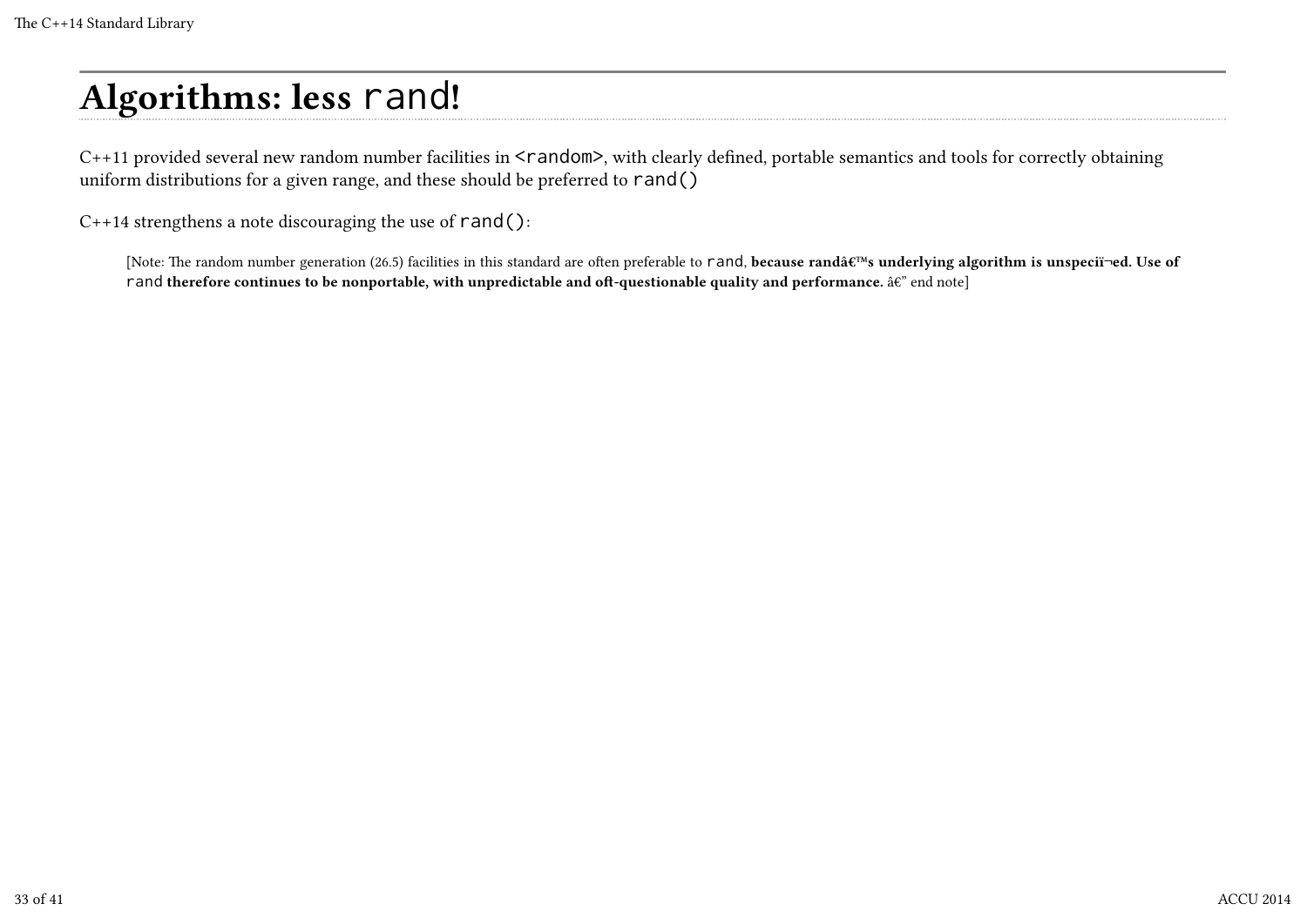# Algorithms: less rand!

C++14 also deprecates the random\_shuffle algorithms, because the three-argument overload uses an unspecified PRNG, and at least one implementation simply uses rand() % count (oops!)

The C++11 shuffle algorithm, which uses the new <random> facilities, should be used instead.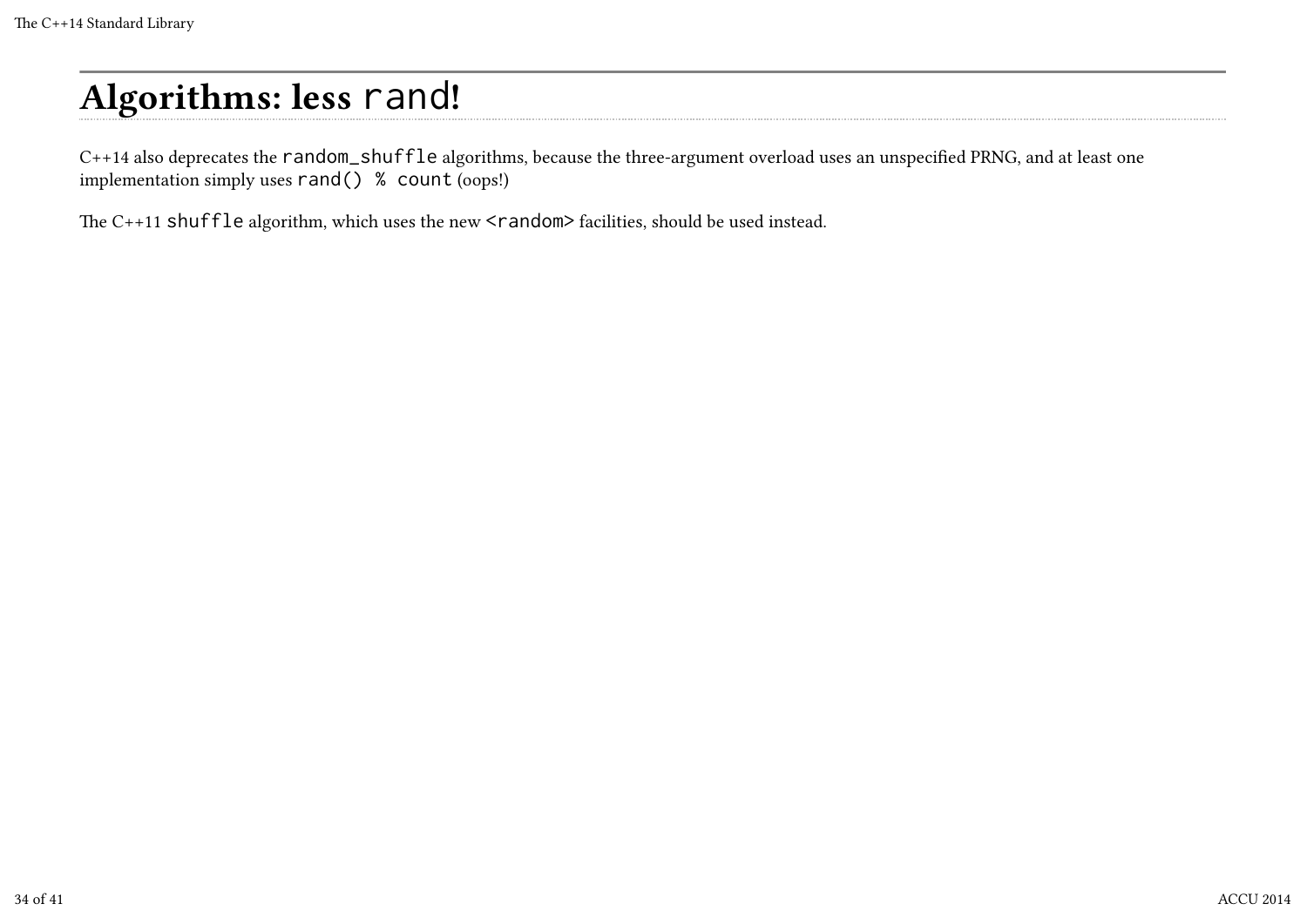## Numerics: complex literals

There are literal suffixes for creating complex numbers:

```
using namespace std::literals;
auto a = 1i; // complex<double>(0, 1.0)auto b = 3.14if; // complex<float>(0, 3.14f)
auto c = -99i1; // complex<long double>(0, -99iL)
```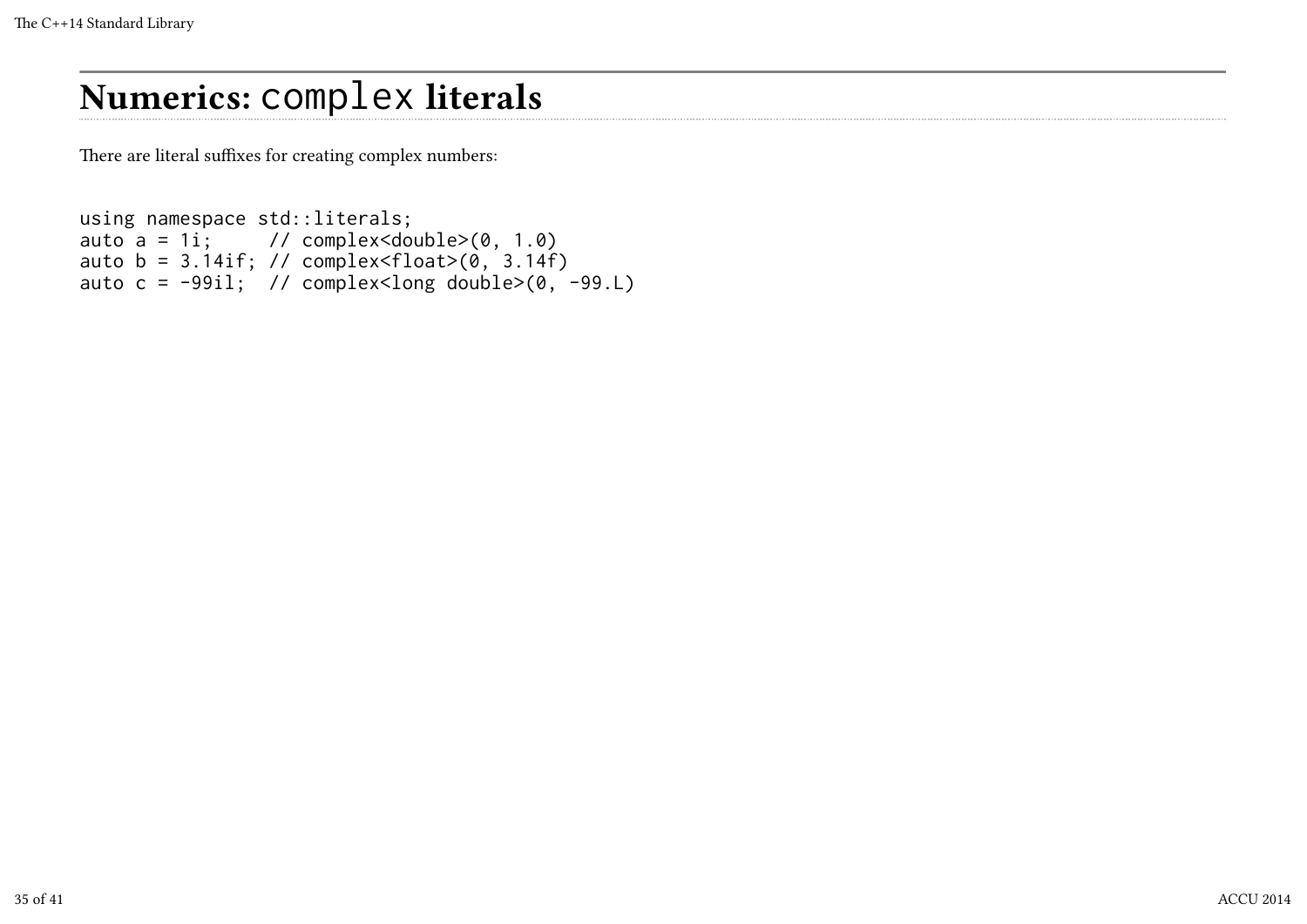## Input/output: quoted

A common C++ gotcha is trying to read a string and getting incomplete input, because operator>> is a formatted input function, which means it stops reading on whitespace.

```
string orig = "Hello, world!";
stringstream buf;
buf << orig;
string s;
buf \gg s;
assert( s == orig ); // (\hat{a} \cdot \hat{A} \cdot \hat{a} - i \hat{A} \cdot \hat{i} \cdot \hat{k} \cdot \hat{i}) a"ȉ"â"»)
```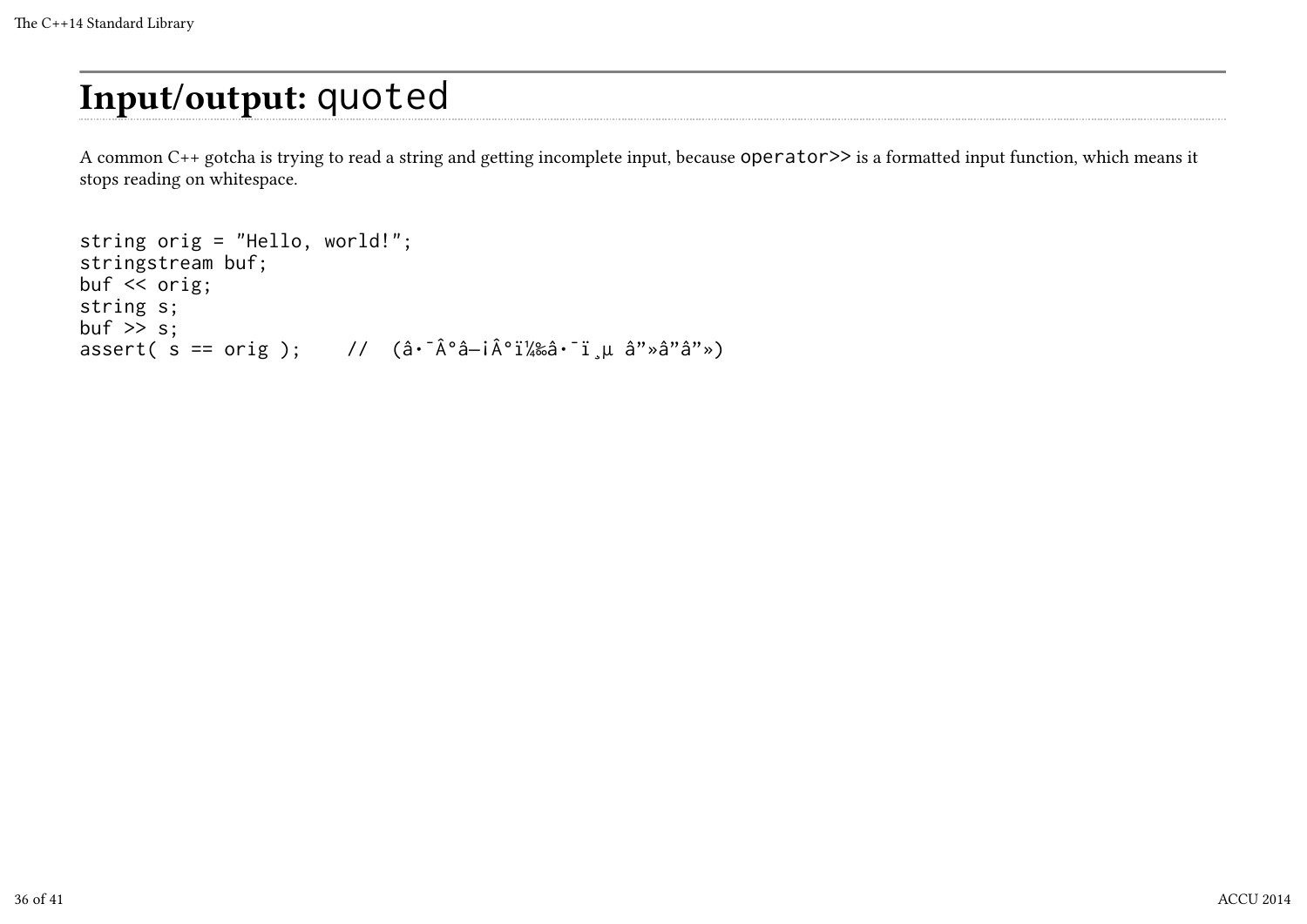## Input/output: quoted

C++14 adds a new IO manipulator for writing out, and reading back in, delimited strings, using the quoted manipulator.

```
string orig = "Hello, world!";
stringstream buf;
buf << std::quoted(orig);
string s;
buf \ge std::quoted(s);
assert( s == orig ); // \o/ yay!
```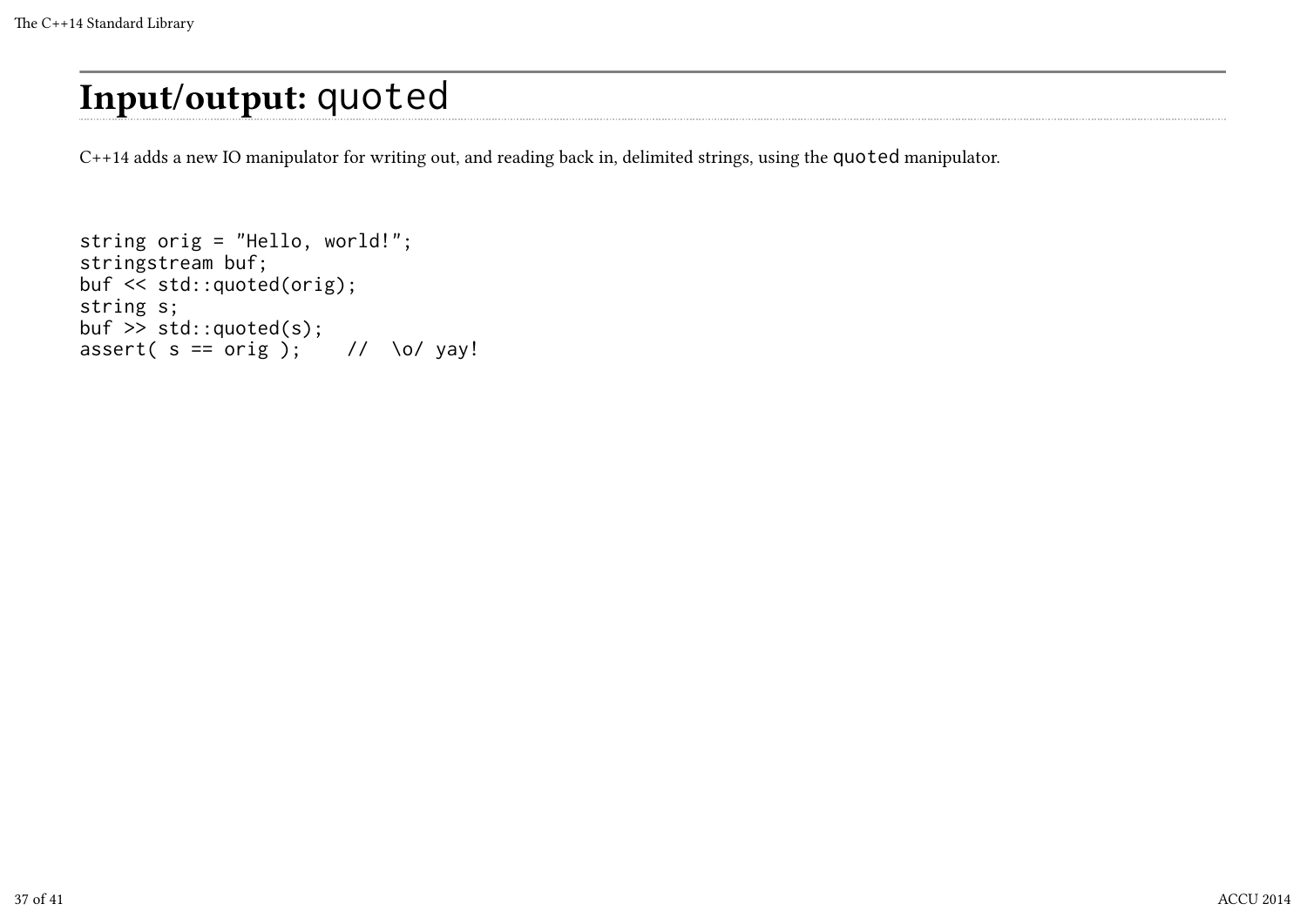# Input/output: gets

C99 deprecated the gets() function and C11 removed it entirely, because it is unsafe and error-prone, but because the C++ standard library is still based on the C90 library, we still defined gets() by reference.

Defining an unsafe function in C++ that even C doesn't define was embarrassing, so it has been removed from C++14 - yay!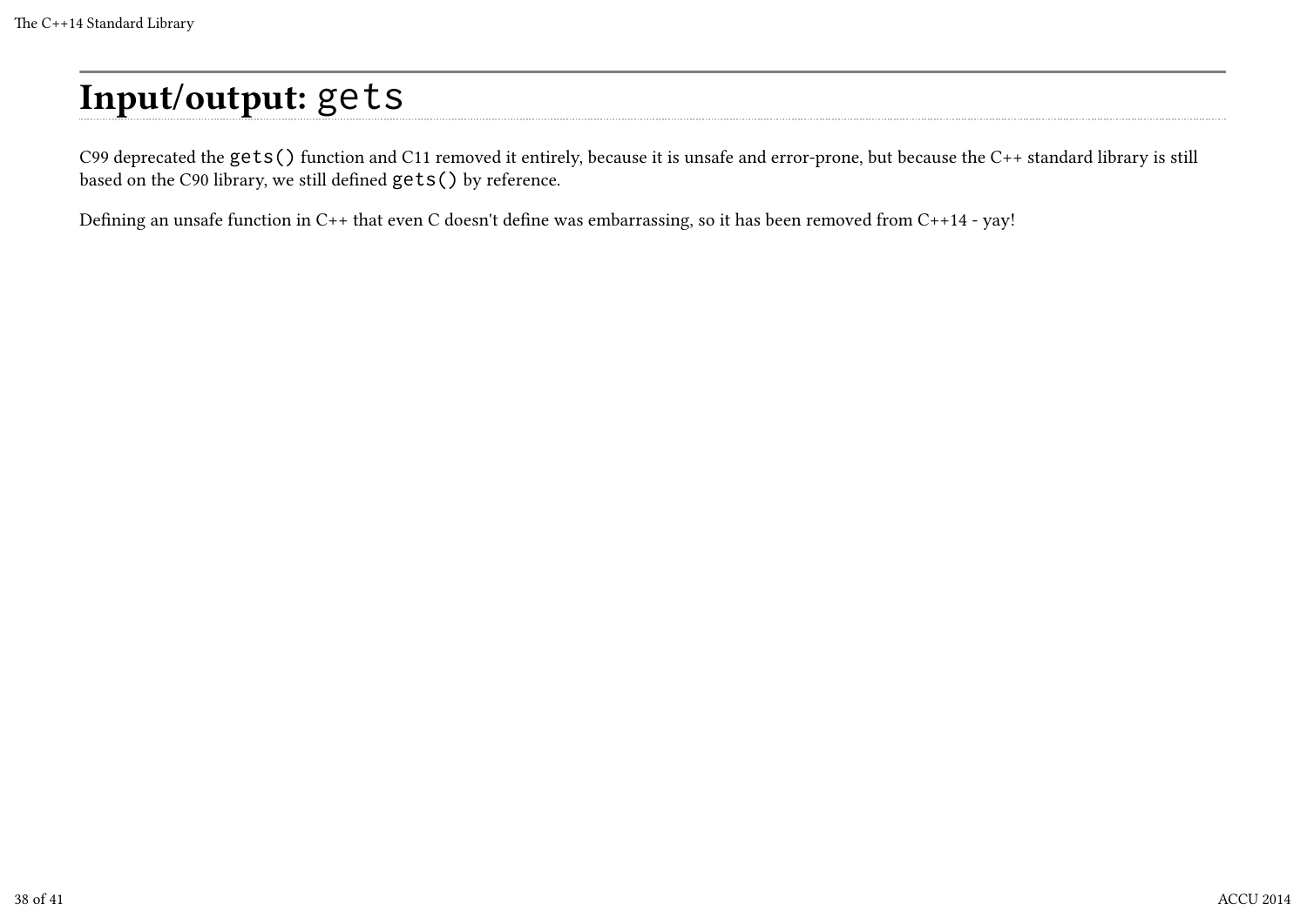# Threads: shared\_timed\_mutex

Early versions of the C++0x thread library proposals included a shared\_mutex type (and associated shared\_lock) which didn't make it into the C++11 standard.

That type has now been added to C++14, but renamed to shared\_timed\_mutex for consistency with the other Mutex types.

It is a read/write mutex, allowing multiple threads to take a "shared" lock which can then be upgraded to an exclusive lock when a single thread wants to own the mutex.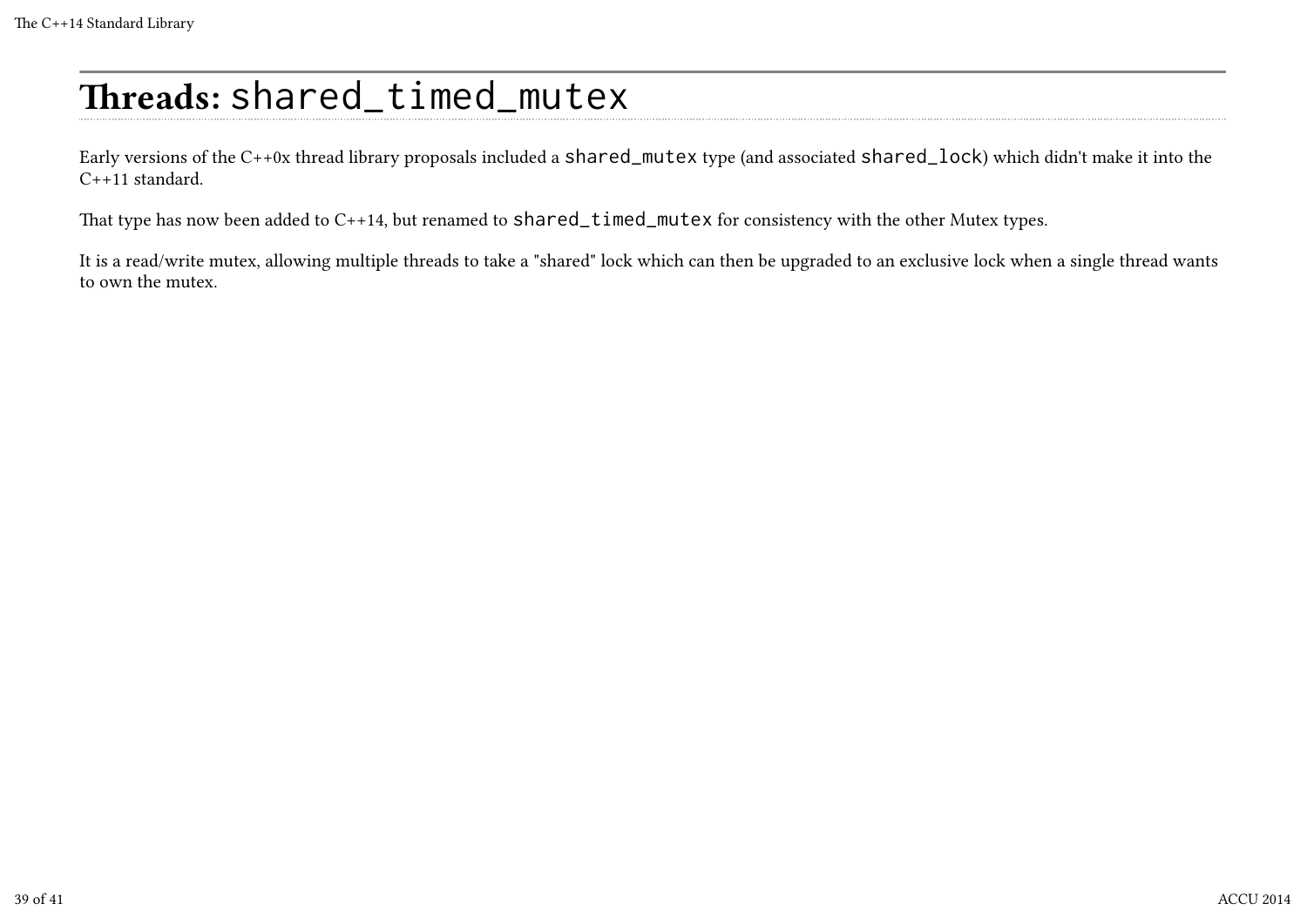## Technical Specifications

- Filesystem
- Library Fundamentals (optional, any, polymorphic allocators, string\_view, shared\_ptr for arrays, variable templates for type traits, boyer-moore search algorithms, sample algorithm and more!)
- Array extensions (dynarray)
- Parallelism
- Concurrency